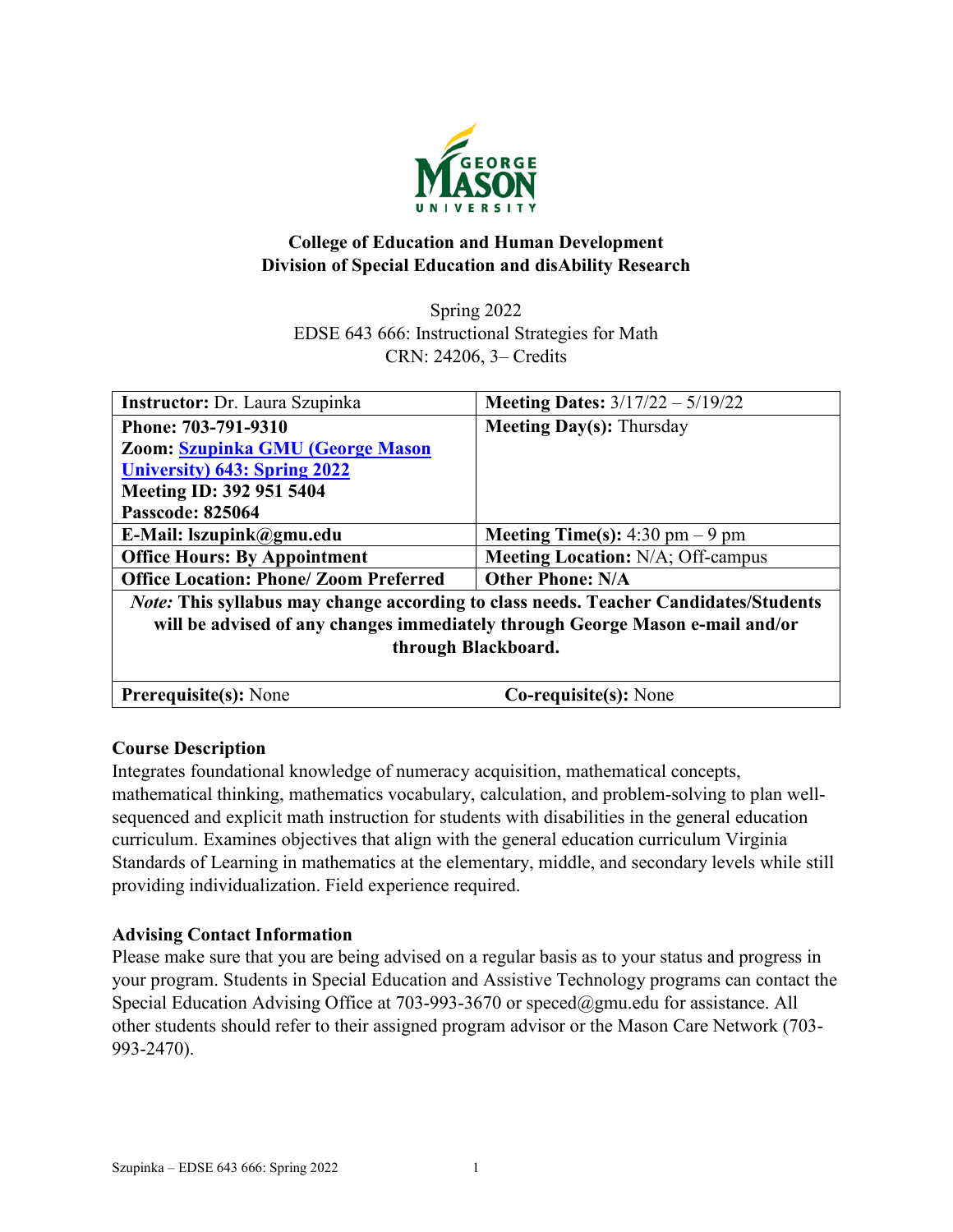# **Advising Tip**

Are you familiar with Mason career resources? Email speced@gmu.edu to be added to the Special Education employment listserv and check out Career Services: [https://careers.gmu.edu/.](https://careers.gmu.edu/)

# **Course Delivery Method:**

Face to face learning activities include the following: class lecture and discussion, learning tasks, small group activities and assignments, video and other media supports, research and presentation activities, electronic supplements, and activities via Blackboard.

# **Learner Outcomes**

Upon completion of this course, students will be able to:

- 1. Understand curriculum development that includes a scope and sequence, lesson plans, instructional methods, and assessment based on the general education curriculum Virginia Standards of Learning in math at the elementary, middle, and secondary level.
- 2. Understand, distinguish, and evaluate the differences between procedural, conceptual, and declarative knowledge in order to provide explicit instruction of math to students with disabilities who are accessing the general educational curriculum.
- 3. Understand foundational knowledge of math including numeracy acquisition, mathematical concepts, mathematical thinking, mathematics vocabulary, calculation, and problem-solving.
- 4. Demonstrate the ability to identify and distinguish appropriate data-based modifications and accommodations for general or specialized instruction as needed for students with disabilities who access the general education curriculum.
- 5. Design and demonstrate the application of assistive and instructional technologies to support assessment, planning, and delivery of academic content to students with disabilities who access the general education curriculum.
- 6. Demonstrate the ability to construct and implement individual educational planning and systematic, explicit instruction for students with disabilities who access the general education curriculum including:
	- a. Essential mathematical concepts, vocabulary, and content across general and specialized curriculum
	- b. Numeracy acquisition
	- c. Problem solving
	- d. Calculation
- 7. Synthesize and then appraise the individual abilities, interests, learning environments, and cultural and linguistic factors in the selection, development, and adaptation of learning experiences for students with disabilities who access the general education curriculum.
- 8. Apply course concepts to K-12 school settings through field-based learning experiences (e.g., field experiences in K-12 classrooms, field-based case studies, field-based virtual/online learning experiences).

# **Professional Standards**

(Council for Exceptional Children [CEC] and the Interstate Teacher Assessment and Support Consortium [InTASC]). Upon completion of this course, students will have met the following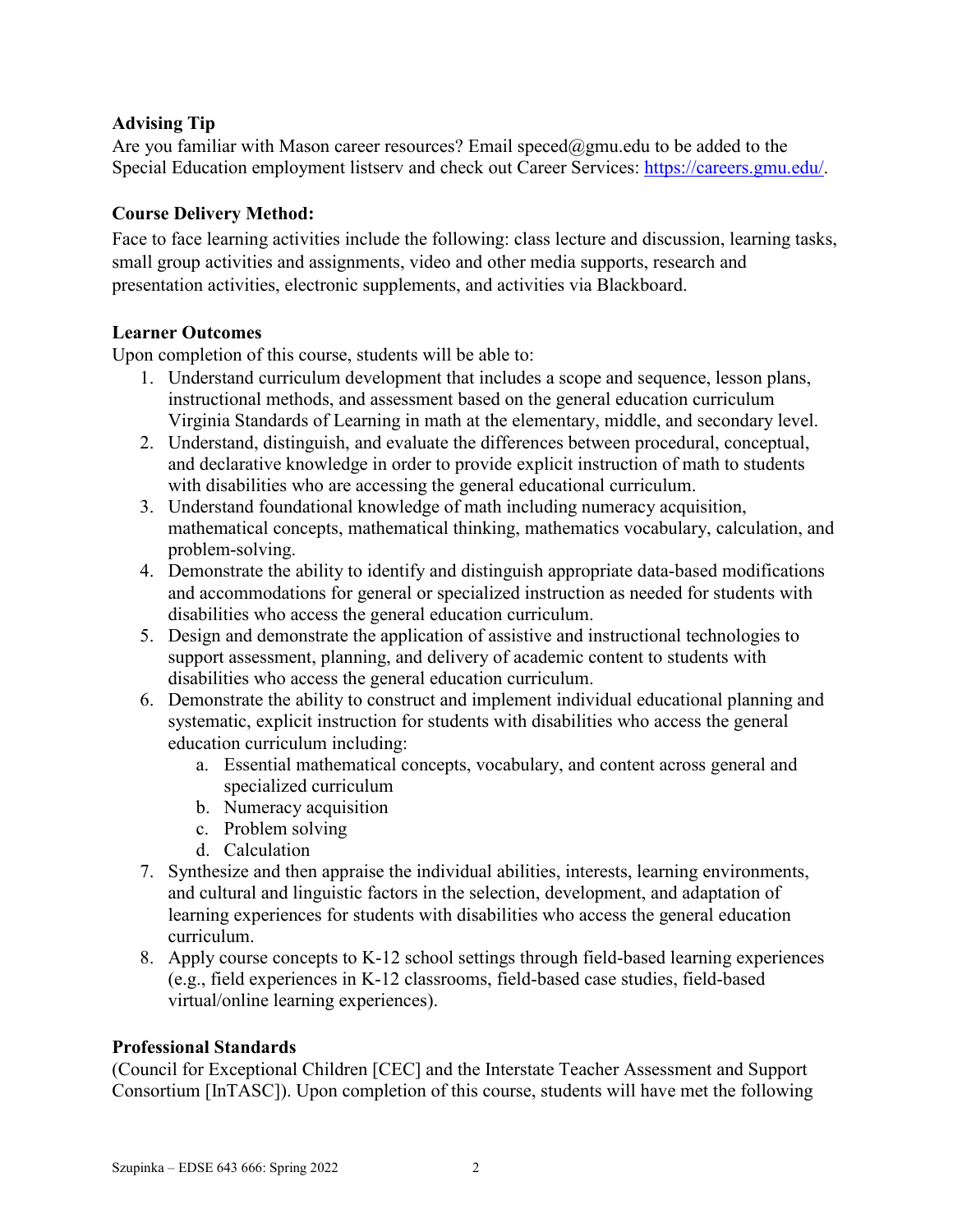professional standards: CEC Standard 3: Curricular Content Knowledge (InTASC 3, 4); CEC Standard 5: Instructional Planning and Strategies (InTASC 7, 8).

#### **Required Texts**

*Textbook*: Fennell, F., Kobett, B. M., & Wray, J. A. (2017). The formative 5: Everyday assessment techniques for every math classroom. Thousand Oaks, CA: Corwin

#### **Recommended Texts**

American Psychological Association*.* (2020). *Publication manual of the American Psychological Association* (7th ed.).<https://doi.org/10.1037/0000165-000>

#### **Additional Readings available on Blackboard**

#### **Course Performance Evaluation**

Students are expected to submit all assignments on time in the manner outlined by the instructor (e.g., Blackboard, VIA, hard copy).

#### **VIA Performance-Based Assessment Submission Requirement**

It is critical for the special education program to collect data on how our students are meeting accreditation standards. Every teacher candidate/student registered for an EDSE course with a required Performance-based Assessment (PBA) is required to upload the PBA to VIA (regardless of whether a course is an elective, a one-time course or part of an undergraduate minor). A PBA is a specific assignment, presentation, or project that best demonstrates one or more CEC, InTASC or another standard connected to the course. A PBA is evaluated in two ways. The first is for a grade, based on the instructor's grading rubric. The second is for program accreditation purposes. Your instructor will provide directions as to how to upload the PBA to VIA.

For EDSE 643, the required PBA is Math Intervention Project. Please check to verify your ability to upload items to VIA before the PBA due date (*On or before May 19, 2022).* 

#### *Assignments and/or Examinations*

**Performance-based Assessment (VIA submission required): Math Intervention Project Assignment 1: Math Intervention Project (50 points) See Blackboard for Rubric and Submission Folder.**

- **Lesson Plan Draft (Steps 1-6) due on or before April 7, 2022**
- Lesson Plan Data, Analysis, and Reflection (Steps 7-9) due on or before May 5, 2022
- \*Optional Submission of final project for review (Step 10) on or before May 12, **2022**
- **Submit FINAL Math Intervention Project (VIA Submission Required) on or before May 19, 2022**

**You will select one student with a disability who accesses the general education curriculum. Using and applying assessment techniques, you will identify explicit**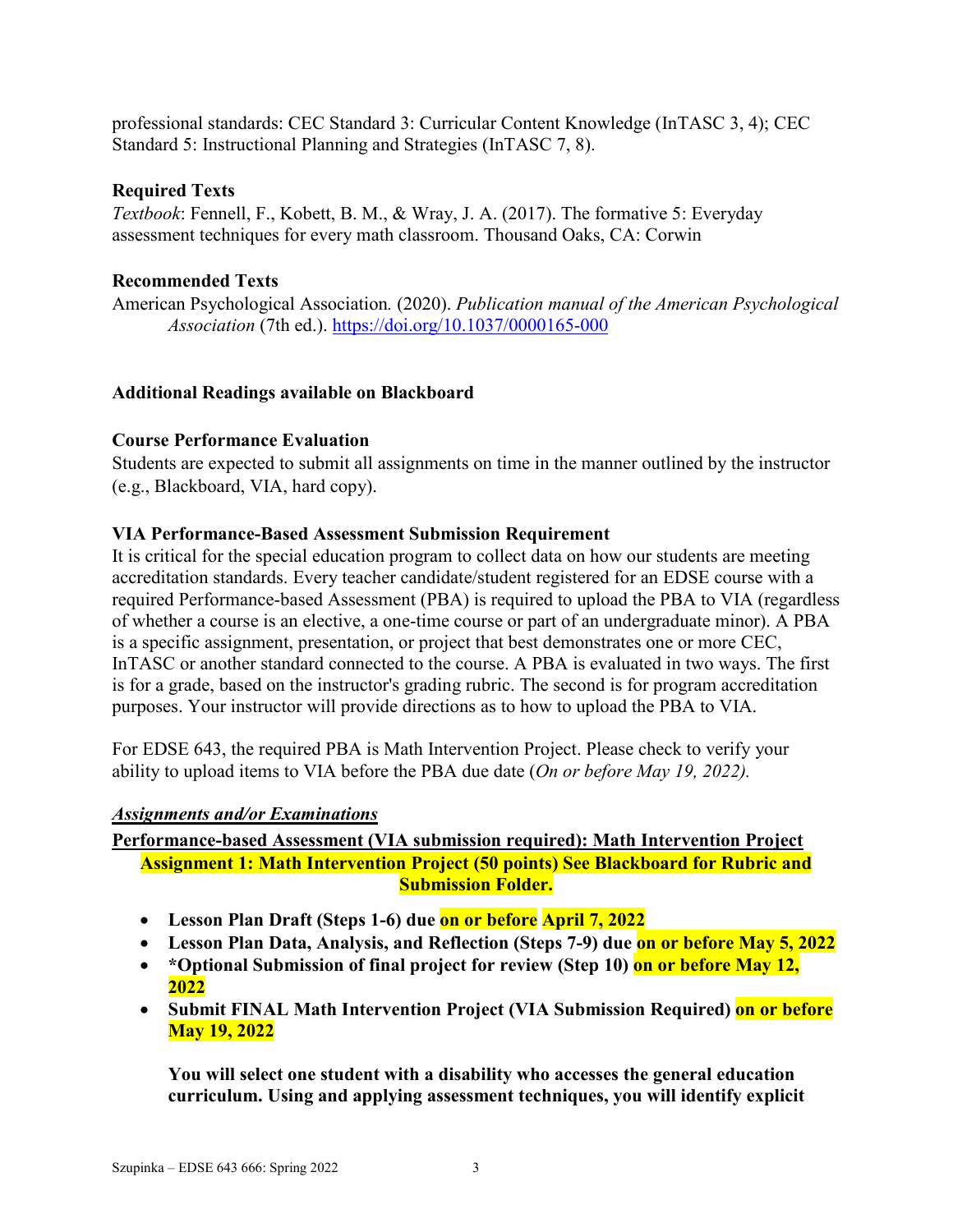**areas of math for which the student requires an evidence-based strategy. Gather work samples that represent these areas of instructional need. Based on data and consultation with the child's teacher and your course instructor, you will select an evidence-based math strategy intervention and develop a plan for teaching. The instructor must approve your plan before you begin instruction. The teaching lesson plans, modified and adapted for your student, will highlight stages of effective strategy instruction. You will implement plans with the selected student. Performance data will be collected throughout your lessons. You are not expected to see significant gains in this short amount of time. At the end of the project, you will craft a reflective summary on how the experience of instructing this student using the selected intervention and teaching plan. Please refer to Blackboard for the rubric and submission folder for this assignment.** 

#### **Directions:**

- 1. Select one student in grades K–12 demonstrating mathematics difficulties.
- 2. Identify one area/skill in mathematics for which the student would benefit from explicit one-on-one teaching with you as the instructor.
- 3. Gather at least three baseline work samples targeting the area of concern. The number of questions in each work sample can vary, but each should have at least five problems.
- 4. In consultation with the child's teacher, select one evidence-based math strategy. This strategy will be taught in unison with explicit instruction (thus, explicit instruction cannot be the sole primary strategy selected here).
- 5. Develop a plan for instructing the student using the strategy. This will include developing one comprehensive new lesson plan modified for the student. The lesson plan must include the following:
	- 1. One targeted Common Core math standard with the lesson's objective(s).
	- 2. Description of all prerequisite skills needed essential concepts, vocabulary, and new skills to be taught.
	- 3. Materials needed to teach the lesson.
	- 4. Steps and activities to be completed during the modeling, guided, and independent practice portions of the lesson. Within this section, you will outline in detail how the specific strategy you selected will be used.
	- 5. Use of at least one form of assistive technology appropriate for the student.
	- 6. At least one formative assessment.
	- 7. At least one summative assessment.
- 6. Submit your lesson plan for approval by the date listed on the course schedule.
- 7. Implement your lesson for a minimum of five sessions, with one session completed per day. Collect at least five intervention work samples with your student (one per session). The number of questions in each work sample can vary but should have at least five problems.
- 8. A graphed depiction of your student's performance illustrating their three baseline sessions and five intervention sessions. The graph must follow APA 7 guidelines, possess a title, and depict clearly marked *x-* and- *y*- axes.
- 9. Write a two-page single-spaced reflection on the effectiveness of your teaching and evidence-based math strategy. You must address the following topics within your paper using each as a level-heading: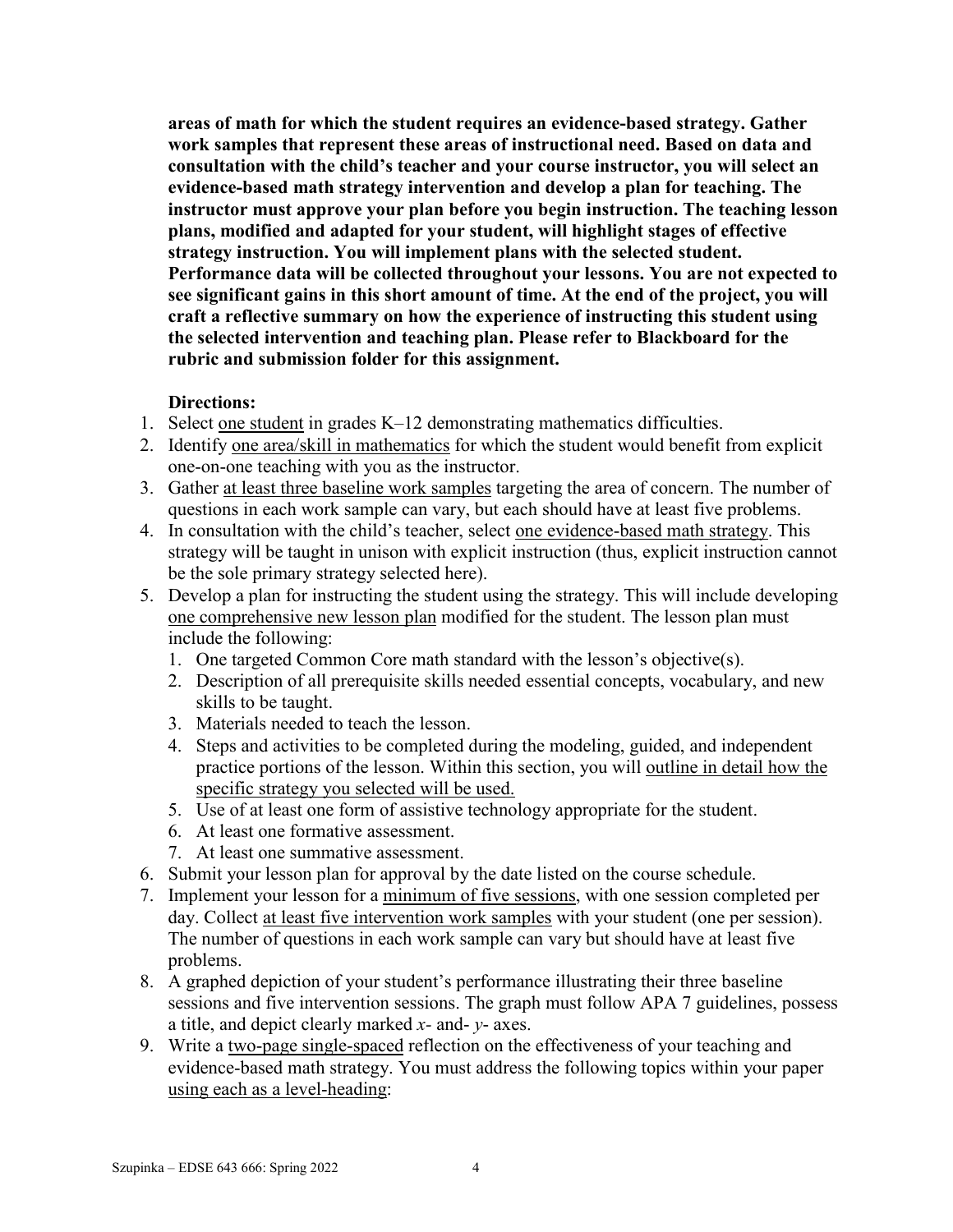a. Why was this particular student selected?

b. What specific areas in mathematics did they struggle in? How did you determine this?

c. Why was the evidence-based math strategy you selected appropriate for this student?

d. How did the student perform over the course of your instruction in each session?

e. What worked well within your lesson plan? What would you do differently next time you teach using this strategy?

10. Submit your one lesson plan (with your formative and summative assessments), three baseline work samples, five intervention work samples, one performance graph, and the two-page reflection as one document onto Blackboard. Please include them in this specific order, with each labeled accordingly at the top of a new page for each.

#### **Assignment 2: Consumer Apps Evaluation Paper (30 Points)**

Select Method of Delivery: In-person or via Blackboard Discussion Board Select week for submission: Week # \_\_\_\_\_\_Date: \_\_\_\_\_\_\_\_\_\_\_\_\_\_\_\_\_\_\_\_\_\_\_\_\_\_\_\_\_\_\_\_\_ Select Targeted Math Concept/ Skill:

#### See Blackboard for Rubric and Submission Folder.

Students will select one digital app or program available online for download to teach mathematics standards in K-12 education. Students will select one child/adult to use this app with and document their experience solving age-appropriate mathematics problems for 15–20 minutes. Afterwards, students will write a two-page single-spaced paper reviewing this app and child/adults' performance. Reflections should focus on addressing the following topics with each as a level-heading:

- a. Feasibility for small *and* whole group instruction in inclusionary classrooms.
- b. Benefits and foreseeable challenges for teachers.
- c. Benefits and foreseeable challenges for students with disabilities.
- d. The child/adults' opinion and experiences using the app.

e. Four explicit references with accompanying citations to concepts covered within the course lectures, handouts, and/or readings.

#### **Assignment 3: Learning Tasks, Attendance, and Participation (20 Points)**

#### **See Blackboard for Rubric and Submission Folder.**

Points for class attendance and participation are positively impacted by:

- 1. Preparing for and attending class.
- 2. Thoughtfully and professionally contributing to class discussions and learning tasks.
- 3. Being "present" and digitally thoughtful.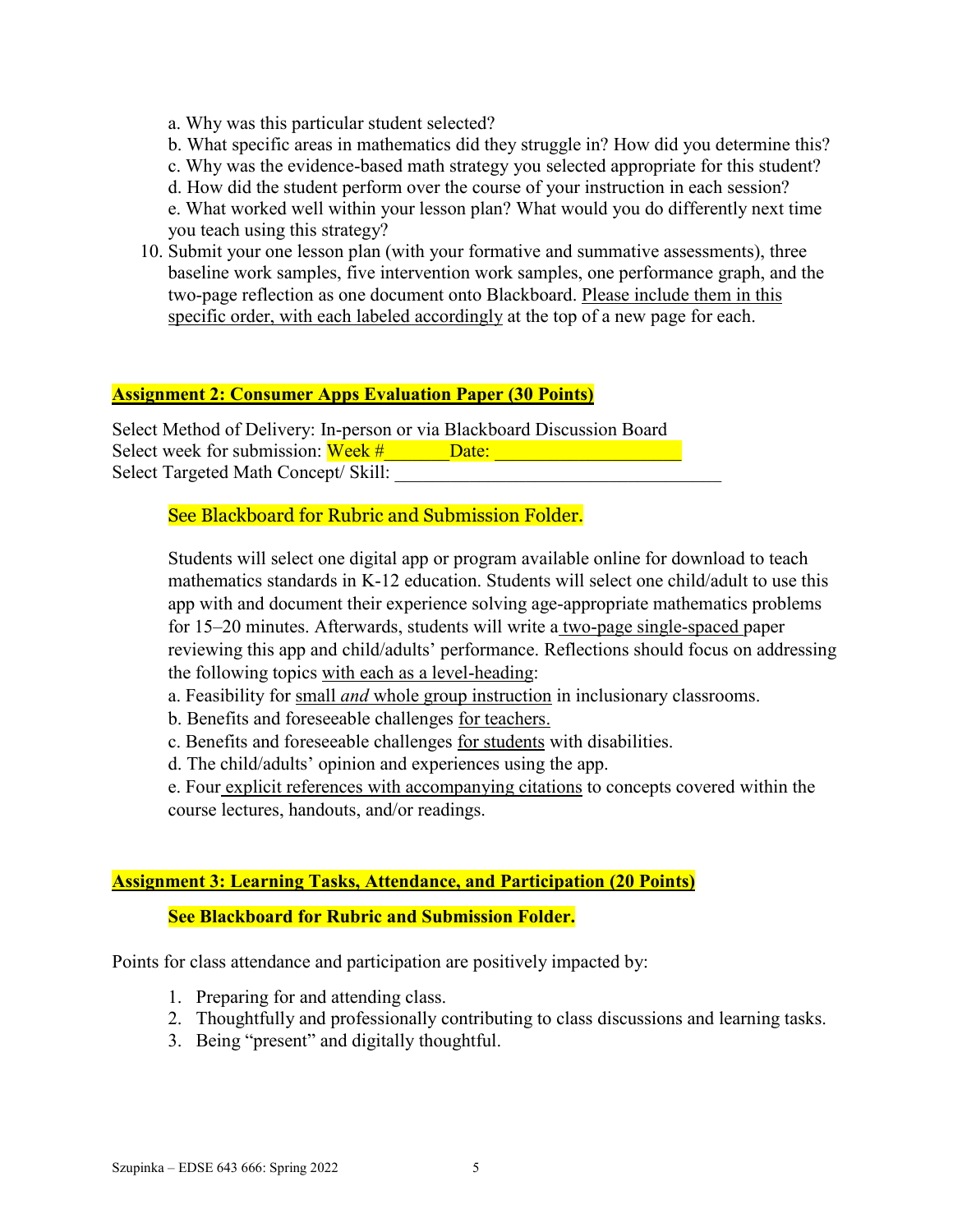NOTE: All assignments should reflect graduate-level spelling, syntax, and grammar, as well as APA style guidelines. If you experience difficulties with the writing process, you will be required to document your work with the GMU Writing Center during this course.

# *College Wide Common Assessment (VIA submission required):* **N/A**

# **Other Assignments:**

**N/A** 

# **Field Experience Requirement**

Field experience is a part of this course. A field experience includes a variety of early and ongoing field-based opportunities in which candidates may observe, assist, and/or teach. Field experiences may occur in off-campus settings, such as schools (CAEP, 2016). Below are REQUIRED PROCEDURES FOR ALL STUDENTS ENROLLED IN THS COURSE.

1. Complete the online EDSE Field Experience form. This online form will be sent to your GMU email from EDSEfld@gmu.edu on the first day of the semester. Click on the link and complete the form as soon as possible. ALL students should complete the required form, as this information is required by the state. Please direct any questions about the form to Dr. Kristen O'Brien at EDSEfld@gmu.edu.

· If you are a full-time contracted school system employee and will complete the field experience at your worksite with administrator and instructor approval, you will be asked to specify the school at which you will be completing the field experience.

· If you request a field experience placement, you will receive information via your GMU email about your assigned internship placement from the Clinical Practice Specialist in the College's TEACHERtrack Office. Check your GMU email regularly for vital information regarding your field experience. Follow all instructions for the necessary Human Resource (HR) paperwork required to access the assigned field experience placement. Note that you may NOT arrange your own field experience placement.

2. View the EDSE Field Experience Introduction presentation. On the first week of classes and prior to representing George Mason in off-campus settings, your instructor will show a video presentation or provide a link to the presentation, which includes essential information about the registration process for EDSE field experiences and tips for a successful field experience. After the presentation, sign the document provided by your instructor to indicate that you have watched the presentation and are aware of the EDSE field experience professionalism expectations.

3. Complete the GMU Experiential Learning Agreement packet (ELP). Mason requires all students completing off-campus field experiences in schools or other agencies to complete this packet. Once you have received your field experience placement, complete and submit this packet to the provided link.

4. Document your field experience hours. Your instructor may provide you with access to field experience documentation forms to use in documenting the hours and activities completed in your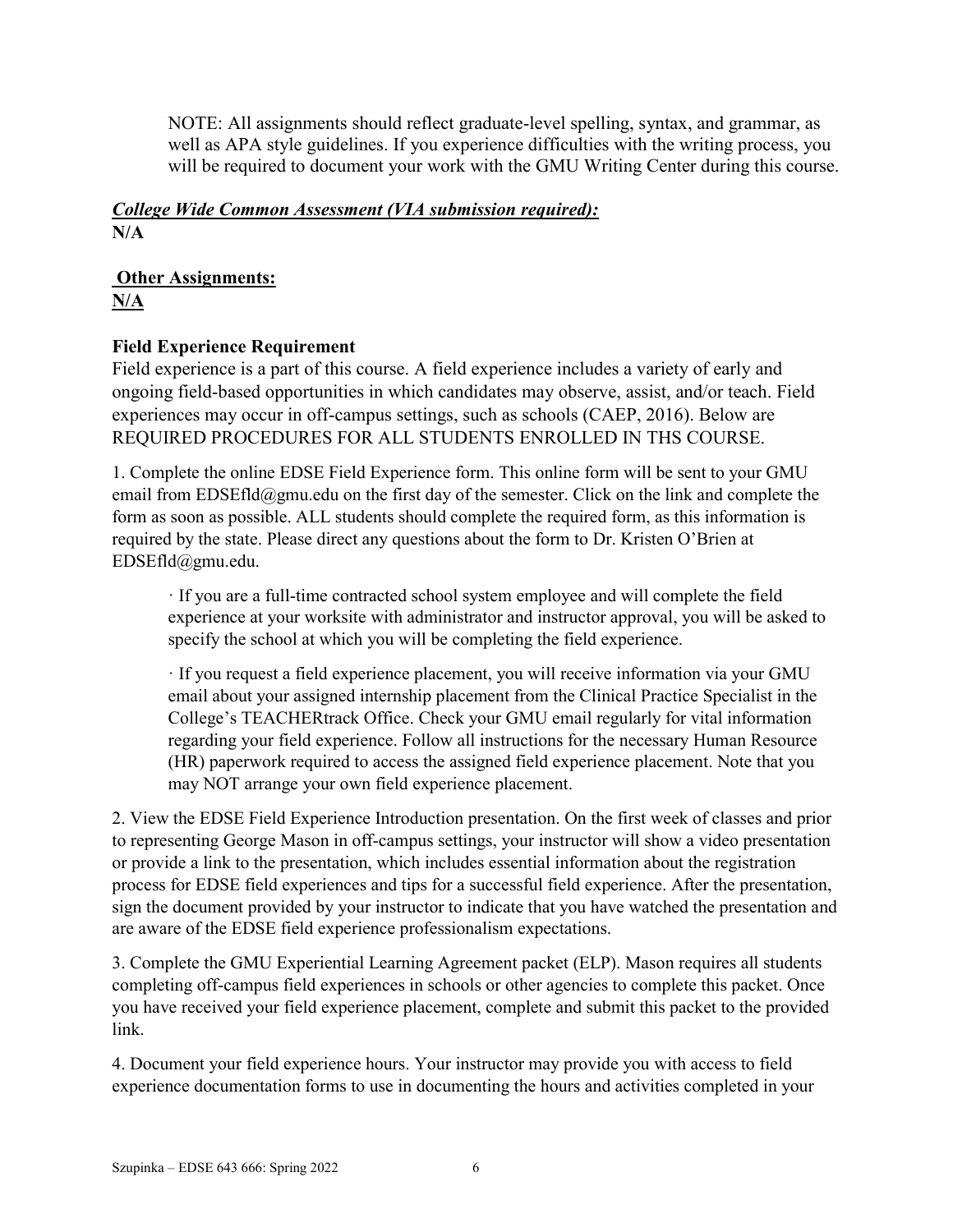field experience placement. Your instructor will provide more directions on how to use and submit the documentation form.

5. Complete the field experience end-of-semester survey. Towards the end of the semester, you will receive an email from EDSEfld@gmu.edu with a link to an online survey. This brief survey asks you to report about key features of your field experience placement.

#### **Assignment Summary**

Course grades are calculated by summing the points earned on assignments and dividing by the total possible points. Grades are designed to indicate your success in completing assignments in relation to expectations laid out in the assignment rubric.

| <b>Assignment 1:</b> Math Intervention Project (VIA) | <b>Summative</b> | 50 pts.  |
|------------------------------------------------------|------------------|----------|
|                                                      | May 19, 2022     |          |
| <b>Assignment 2: Consumer Apps Evaluation Paper</b>  | <b>Summative</b> | 30 pts.  |
|                                                      | TBD by Student   |          |
| <b>Assignment 3:</b> Learning Tasks, Attendance, and | Formative        | 20 pts.  |
| Participation                                        | Weeks 1-9        |          |
|                                                      | Total            | 100 pts. |

# **Course Policies and Expectations**

# *Attendance*

**Students are expected to (a) attend all classes during the course, (b) arrive on time, (c) stay for the duration of the class time, and (d) complete all assignments. Attendance, timeliness, and professionally relevant- active participation are expected. Attendance and professional participation at all sessions is particularly important. Please notify me in advance by email [\(lszupink@gmu.edu\)](mailto:lszupink@gmu.edu) Or message me 703-791-9310.** 

# *Participation*

You are expected to be present, prepared, and exhibit professional dispositions for each class session. Activities resulting in points toward your final grade will be completed during class sessions. Quality of product and completion of the activity within class will impact points earned. Points missed due to absences during class activities cannot be made up without instructor approval and quality completion of alternative assignments.

Quality participation includes:

- 1. Preparing for and attending class
- 2. Thoughtfully and professionally contributing to class discussions and learning tasks
- 3. Being "present" and digitally thoughtful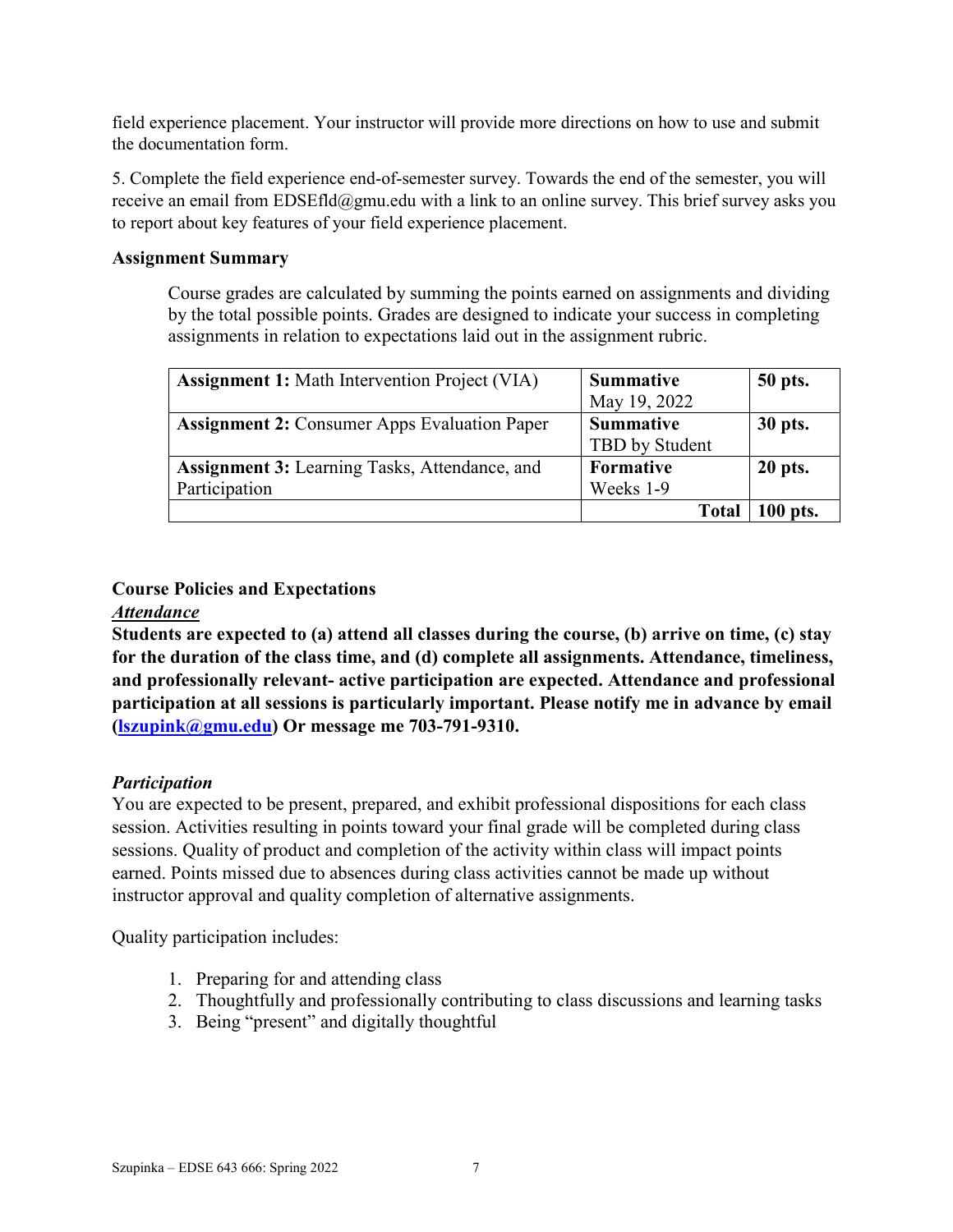# *Late Work*

All assignments are due on or before the dates indicated (at the beginning of class). Consult with me in advance if there is a problem. When an extension is agreed to by the instructor, we will collaboratively arrive at a mutually agreed upon solution. Note that an extension on one assignment does not impact the due dates on other assignments. Please retain a copy of your assignments in addition to the ones you submit.

# *Other Requirements*

This is a 3-credit graduate level course. Traditionally, 3-credit courses across a 9-week semester require an average of 45 hours (about 2 days) of in-class time and approximately 90 hours (about 4 days) of independent reading and assignment completion. Be prepared to put that amount of time into this class and plan your schedule accordingly and communicate with the instructor when/if challenges arise.

Some assignments require you to synthesize material from the course and outside sources into coherent statements of your ideas. In such cases, your writing should be databased– meaning that you must support statements and ideas with evidence from these sources, giving these sources credit. The standard format for writing in the field of education is outlined in the *Publication Manual of the American Psychological Association, 6th edition* [\(www.apastyle.org\)](http://www.apastyle.org/). Specifically, the last version of your Instructional Program should be written in APA style, including a cover page, running head, pagination, headings (as needed), citations (as needed), and reference pages. The citation for this manual is included in the section entitled "Recommended Texts." For an online resource, see [www.apastyle.org.](http://www.apastyle.org/)

It is expected that you know how to paraphrase and cite information appropriately to meet both APA guidelines and to avoid plagiarism. This website provides some useful information on how to avoid plagiarism in your writing: http://www.plagiarism.org/

# **Communication**

The most efficient way to contact me is through email lszupink $@g$ mu.edu. I check email daily and make every effort to respond in a prompt manner. I will respond within 24 hours-if you have not received a response in this period, please reach out to me again. Please keep in mind that I am a classroom teacher during the day (7:00 am-3:00 pm). On weekends, I will check my GMU account once during each day and will respond to all emails received then. Please alert me through message if you email me so I can respond in a timely fashion.

All assignment expectations and due dates will be reviewed in class and are reflected in the syllabus and course schedule. PLEASE make use of these opportunities to ask for clarification, feedback on drafts, etc. Do not email me an hour before an assignment is due and expect a response. If you would prefer to make alternate arrangements to meet (zoom/phone/before or after class), please do not hesitate to contact me.

*Written Language***:** Students at the graduate level are expected to compose with accuracy (grammar, spelling, other mechanics, form, structure, etc.) and at a conceptual level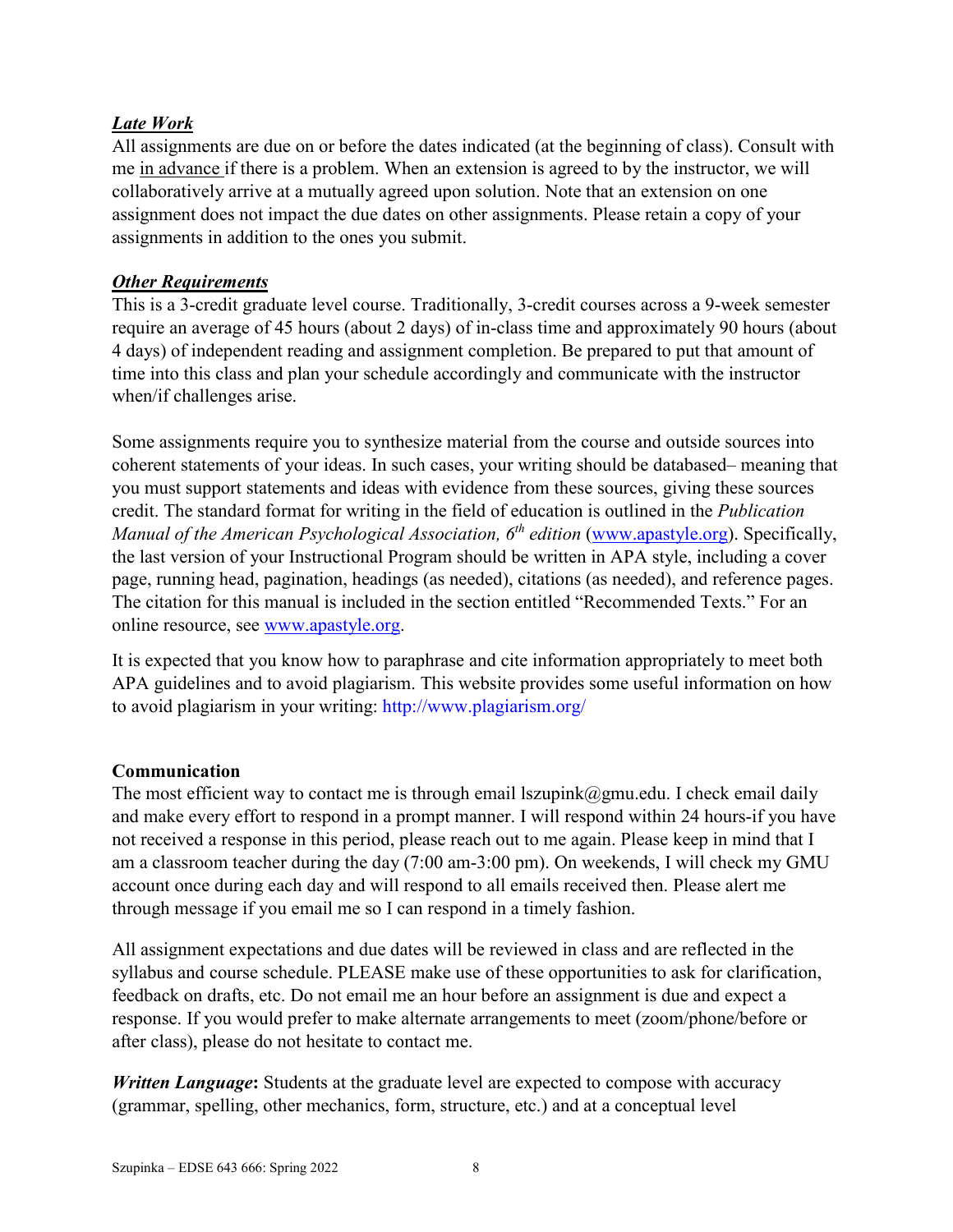commensurate with advanced degree study. APA Style is the standard format for any written work in the College of Education and Human Development. If you are unfamiliar with APA format, it would benefit you to purchase the current edition of the Publication Manual of the American Psychological Association. You are required to use APA guidelines for all course assignments as noted in the assignment descriptions. This website links to APA format guidelines: http://apastyle.apa.org .

*Oral Language*: Use "person-first language" in class discussions and written assignments (and, ideally, in professional practice). In accordance with terminology choices in the disability community, strive to replace the term "Mental Retardation" with "Intellectual Disabilities" in oral and written communication and to avoid language labels by stating, for example, a "student with disabilities" (SWD) rather than a "disabled student." Please refer to guidelines for non handicapped language in APA Journals, including information available at: http://www.apa.org/pi/disability/resources/policy/resolution-ada.pdf and http://supp.apa.org/style/pubman-ch03.15.pdf .

#### **Inclement Weather**

If classes are cancelled at George Mason University, a message will be posted on the class Blackboard site and all class members will receive an email. Because such cancellations are often at the last minute, it may be difficult to get this message prior to leaving for class. If in doubt, dial the University phone number (703-993-1000) or visit the university website (www.gmu.edu). I will email you regarding the weather as soon as it is announced. *In the event that Loudon County is closed, and the University remains open, please check your email and blackboard for our alternative instructional plan for the day.*

| Grading        |           |                     |                                                       |  |
|----------------|-----------|---------------------|-------------------------------------------------------|--|
| Grade          | Grading   | <b>Grade Points</b> | Interpretation                                        |  |
| $\mathbf{A}$   | 94-100    | 4.00                | Represents mastery of the subject through effort      |  |
| $A-$           | $90 - 93$ | 3.67                | beyond basic requirements                             |  |
| $B+$           | 85-89     | 3.33                | Reflects an understanding of and the ability to apply |  |
| B              | 80-84     | 3.00                | theories and principles at a basic level              |  |
| $\mathbb{C}^*$ | 70-79     | 2.00                | Denotes an unacceptable level of understanding and    |  |
| $F^*$          | <69       | 0.00                | application of the basic elements of the course       |  |

 $G_{\text{max}}$ **J<sub>2</sub>** 

*Note: Final grades below a B do not count toward endorsement; "F" does not meet requirements of the Graduate School of Education.*

**\*Note:** The George Mason University Honor Code will be strictly enforced. See [Academic](https://oai.gmu.edu/)  [Integrity Site \(https://oai.gmu.edu/\)](https://oai.gmu.edu/) And [Honor Code and System](https://catalog.gmu.edu/policies/honor-code-system/)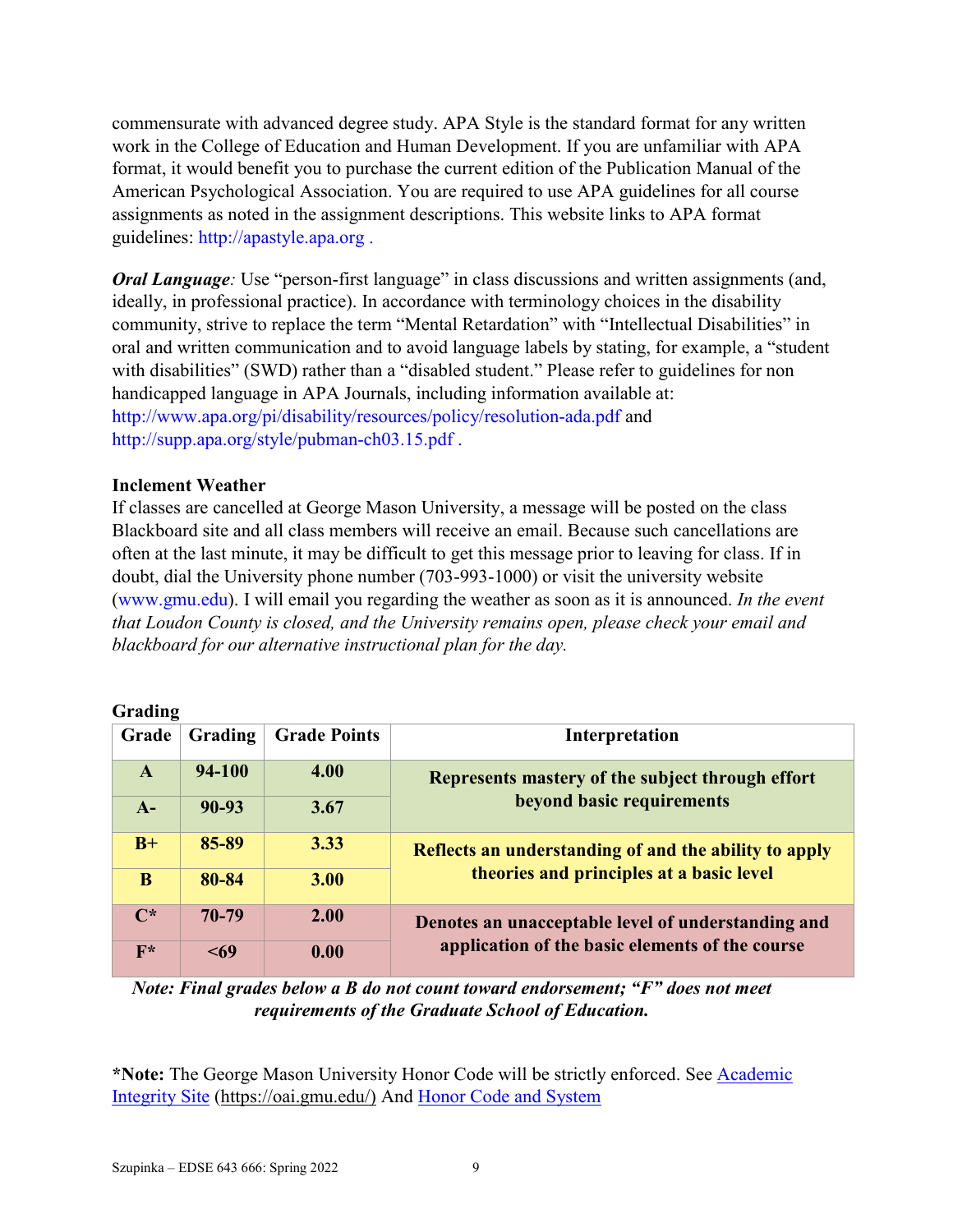[\(https://catalog.gmu.edu/policies/honor-code-system/\)](https://catalog.gmu.edu/policies/honor-code-system/). Students are responsible for reading and understanding the Code. "To promote a stronger sense of mutual responsibility, respect, trust, and fairness among all members of the George Mason University community and with the desire for greater academic and personal achievement, we, the student members of the university community, have set forth this honor code: Student members of the George Mason University community pledge not to cheat, plagiarize, steal, or lie in matters related to academic work." Work submitted must be your own new, original work for this course or with proper citations.

# **Professional Dispositions**

Students are expected to exhibit professional behaviors and dispositions at all times. See [Policies](https://cehd.gmu.edu/students/polices-procedures/)  [and Procedures \(https://cehd.gmu.edu/students/polices-procedures/\)](https://cehd.gmu.edu/students/polices-procedures/).

# **Core Values Commitment**

The College of Education and Human Development is committed to collaboration, ethical leadership, innovation, research-based practice, and social justice. Students are expected to adhere to these principles: See [Core Values \(http://cehd.gmu.edu/values/\)](http://cehd.gmu.edu/values/).

# **GMU Policies and Resources for Students**

# *Policies*

- Students must adhere to the guidelines of the Mason Honor Code. See Honor Code and [System \(https://catalog.gmu.edu/policies/honor-code-system/\)](https://catalog.gmu.edu/policies/honor-code-system/).
- Students must follow the university policy for Responsible Use of Computing. See [Responsible Use of Computing \(http://universitypolicy.gmu.edu/policies/responsible-use-of](http://universitypolicy.gmu.edu/policies/responsible-use-of-computing/)[computing/\)](http://universitypolicy.gmu.edu/policies/responsible-use-of-computing/).
- Students are responsible for the content of university communications sent to their GMU email account and are required to activate their account and check it regularly. All communication from the university, college, school, and program will be sent to students solely through their Mason email account.
- Students with disabilities who seek accommodation in a course must be registered with George Mason University Disability Services. Approved accommodation will begin at the time the written letter from [Disability](https://ds.gmu.edu/) Services is received by the instructor. See Disability [Services \(https://ds.gmu.edu/\)](https://ds.gmu.edu/).
- Students must silence all sound emitting devices during class unless otherwise authorized by the instructor.

# *Campus Resources*

- Support for submission of assignments to VIA should be directed to  $viahelp(\omega gmu.edu)$  or [https://cehd.gmu.edu/aero/assessments.](https://cehd.gmu.edu/aero/assessments)
- Questions or concerns regarding use of [Blackboard](https://its.gmu.edu/knowledge-base/blackboard-instructional-technology-support-for-students/) should be directed to Blackboard [Instructional Technology Support for Students \(https://its.gmu.edu/knowledge](https://its.gmu.edu/knowledge-base/blackboard-instructional-technology-support-for-students/)[base/blackboard-instructional-technology-support-for-students/\)](https://its.gmu.edu/knowledge-base/blackboard-instructional-technology-support-for-students/).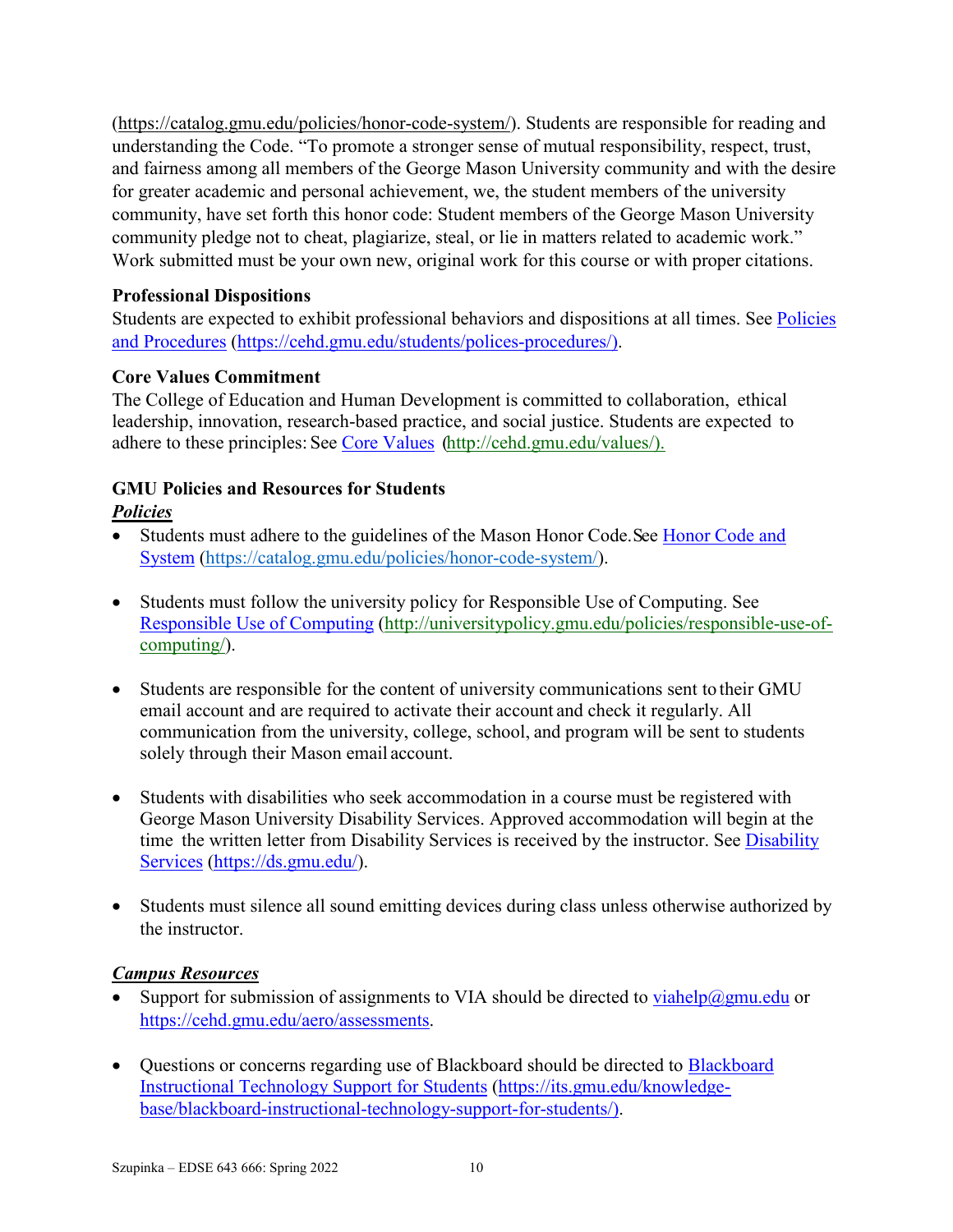#### **Notice of mandatory reporting of sexual assault, interpersonal violence, and stalking:**

As a faculty member, I am designated as a "Non-confidential Employee" and must report all disclosures of sexual assault, interpersonal violence, and stalking to Mason's Title IX Coordinator per University Policy 1202. If you wish to speak with someone confidentially, please contact one of Mason's confidential resources, such as Student Support and Advocacy Center (SSAC) at 703-380-1434 or Counseling and Psychological Services (CAPS) at 703-993- 2380. You may also seek assistance from Mason's Title IX Coordinator by calling 703-993- 8730, or emailing titleix $(\partial g$ mu.edu.

**For additional information on the College of Education and Human Development, please visit our website [College of Education and Human Development](http://cehd.gmu.edu/) [\(http://cehd.gmu.edu/\)](https://cehd.gmu.edu/).**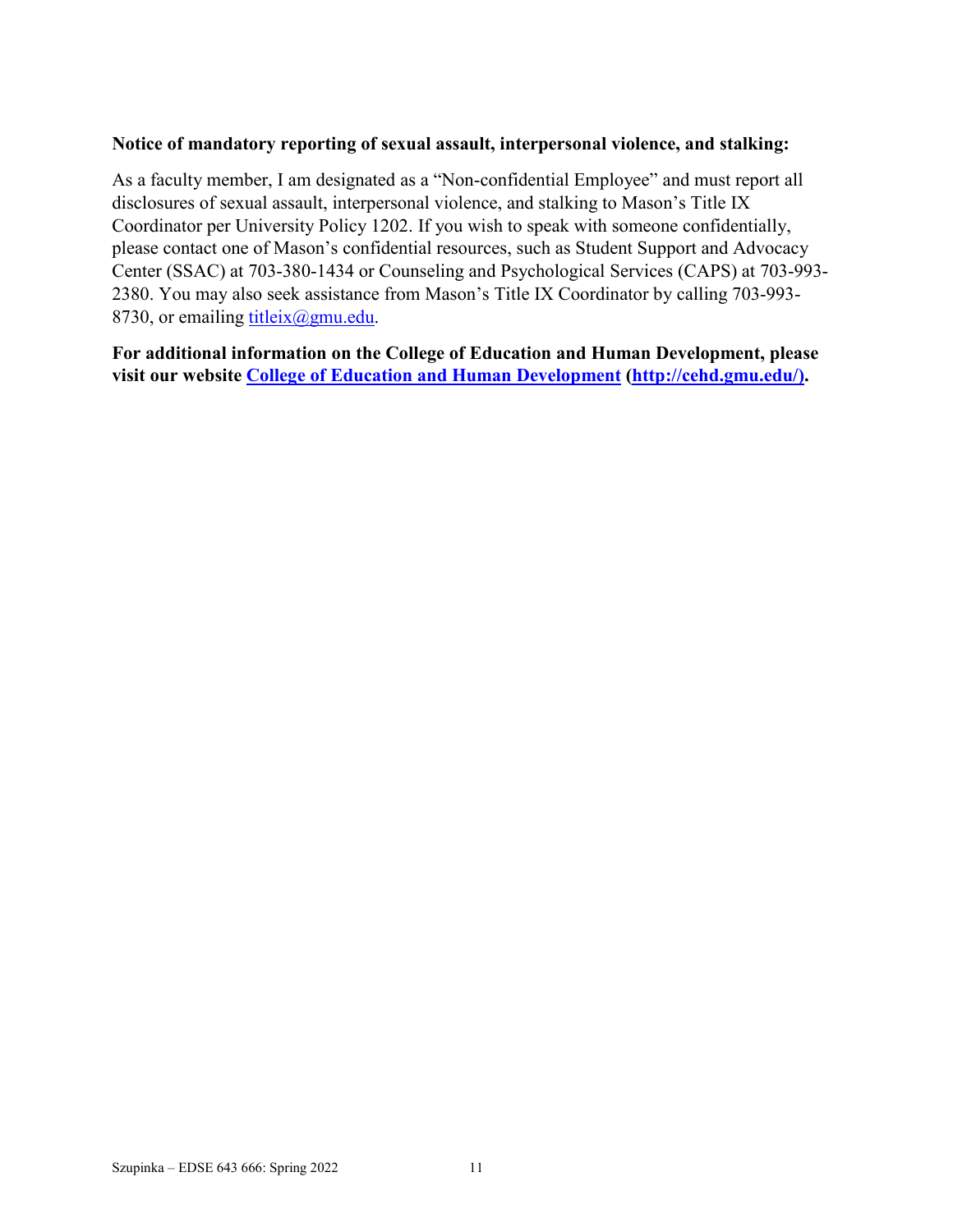# **Class Schedule**

| Week #                                                                                            | <b>Topics</b>                                                                                                                                                          | <b>Before Class</b>                                                                                                                                                       | <b>During Class</b>                                                                                                                                                                                   |
|---------------------------------------------------------------------------------------------------|------------------------------------------------------------------------------------------------------------------------------------------------------------------------|---------------------------------------------------------------------------------------------------------------------------------------------------------------------------|-------------------------------------------------------------------------------------------------------------------------------------------------------------------------------------------------------|
| <b>Date</b><br>Week 1<br>March 17                                                                 | Course Overview-<br>$\bullet$<br>Syllabus<br>Constructs &<br>$\bullet$<br>Definitions<br>Historical<br>Perspective                                                     | Apply to Mason<br>$\bullet$<br>Pay Tuition<br>$\bullet$<br><b>Field Experience</b><br>$\bullet$<br>due 3/29<br>Order textbook p.3<br>$\bullet$<br>in syllabus             | Please bring a laptop<br>$\bullet$<br>Syllabus-hard<br>copies will be<br>provided<br>Week 1: PPExit<br>Ticket                                                                                         |
| Week 2<br>March 24                                                                                | Developing whole<br>$\bullet$<br>number sense:<br>mathematics in<br>primary grades<br>Assessment<br>$\bullet$<br>Observation<br><b>MIP Project Rubric</b><br>$\bullet$ | Review Blackboard<br>$\bullet$<br>Week 1: as needed<br>Fennell et al. (2017):<br>$\bullet$<br>Chapter 1<br><b>Blackboard Week 2:</b><br>$\bullet$<br>additional resources | Please bring a laptop<br>$\bullet$<br>Week 2: PP<br>$\bullet$<br>Guest Speaker: Dr.<br>$\bullet$<br>Busch, SNHU<br>Exemplar Agn 2: Dr.<br>$\bullet$<br>Sobers, GMU<br><b>Exit Ticket</b><br>$\bullet$ |
| Week 3<br>March 31                                                                                | Teaching the<br>$\bullet$<br>rational number<br>system<br>EBP to teach<br>$\bullet$<br>procedural skills<br>Assessment<br>Interviews                                   | Fennell et al. (2017):<br>$\bullet$<br>Chapter 2<br><b>Blackboard Week 3:</b><br>$\bullet$<br>additional resources                                                        | Please bring a laptop<br>$\bullet$<br>Week 3: PP<br><b>Exit Ticket</b>                                                                                                                                |
| Week 4<br>April 7<br><b>MIP:Lesson</b><br><b>Plan Draft</b><br>(Steps 1-6)<br>Holiday<br>April 14 | EBP to teach<br>$\bullet$<br>conceptual skills<br>Assessment-Show<br>$\bullet$<br>Me<br>TBD by Student                                                                 | Fennell et al. (2017):<br>$\bullet$<br>Chapter 3<br><b>Blackboard Week 4:</b><br>$\bullet$<br>additional resources<br>TBD by Student                                      | Please bring a laptop<br>$\bullet$<br>Week 4: PP<br>$\bullet$<br><b>Exit Ticket</b><br>$\bullet$<br>TBD by Student                                                                                    |
| Week 5<br>April 21                                                                                | Problem<br>$\bullet$<br>Representation<br>EBP to teach<br>declarative<br>knowledge<br><b>Assessment Hinge</b>                                                          | Fennell et al. $(2017)$ :<br>$\bullet$<br>Chapter 4<br><b>Blackboard Week 5:</b><br>additional resources                                                                  | Please bring a laptop<br>Week 5: PP<br><b>Exit Ticket</b>                                                                                                                                             |

#### **\*Note: Instructor reserves the right to alter the schedule as necessary, with notification to students.**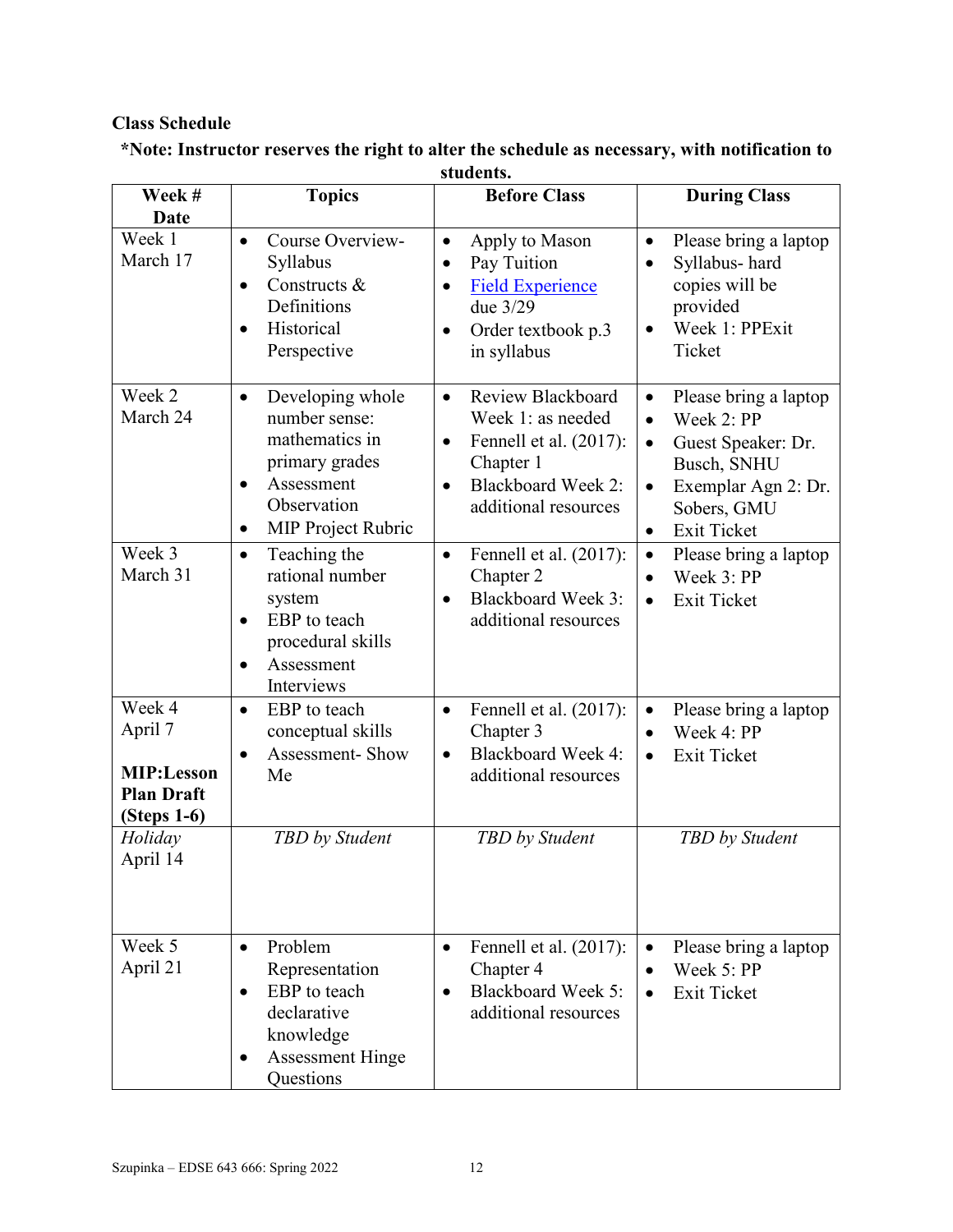| Week 6<br>April 28                                                                                                                                  | Teaching<br>$\bullet$<br>Mathematics in<br>secondary grades<br><b>Assessment Hinge</b><br>$\bullet$<br>Questions<br>Assessment Exit<br>$\bullet$<br>Tasks | Fennell et al. (2017):<br>$\bullet$<br>Chapter $5 & 6$<br>Blackboard Week 6:<br>$\bullet$<br>additional resources                                                                            | Please bring a laptop<br>$\bullet$<br>Week 6: PP<br>$\bullet$<br><b>Exit Ticket</b><br>$\bullet$                                                                                   |
|-----------------------------------------------------------------------------------------------------------------------------------------------------|-----------------------------------------------------------------------------------------------------------------------------------------------------------|----------------------------------------------------------------------------------------------------------------------------------------------------------------------------------------------|------------------------------------------------------------------------------------------------------------------------------------------------------------------------------------|
| Week 7<br>May 5<br>MIP:<br><b>Lesson Plan</b><br>Data,<br>Analysis,<br>and<br><b>Reflection</b><br>(Steps 7-9)                                      | Teaching<br>$\bullet$<br>Mathematics in<br>secondary grades<br>(Special Topics)<br>Peer Review MIP<br>$\bullet$                                           | PRINT two hard<br>$\bullet$<br>copies of your MIP<br>project for<br>classmates to review<br><b>Blackboard Week 7:</b><br>$\bullet$<br>additional resources                                   | Please bring a laptop<br>$\bullet$<br>Week 7: PP<br>$\bullet$<br><b>BRING two hard</b><br>$\bullet$<br>copies of your MIP<br>project for<br>classmates to<br>review<br>Exit Ticket |
| Week 8<br>May 12<br>Consumer<br><u>Apps</u><br><b>Evaluation</b><br>Optional<br><b>MIP</b> Final<br>submission                                      | <b>Final Consumer</b><br>$\bullet$<br><b>Apps Presentations</b><br>Planning,<br>$\bullet$<br>collaboration, and<br><b>Reflective Practices</b>            | <b>Blackboard Week 8:</b><br>$\bullet$<br>additional resources<br>Be prepared to do<br>$\bullet$<br><b>Optional Submission</b><br>Ensure you have<br>$\bullet$<br>access to your<br>journals | Please bring a laptop<br>$\bullet$<br>Week 8: PP<br>$\bullet$<br><b>Exit Ticket</b><br>$\bullet$                                                                                   |
| Week 9<br>May 19<br><b>Submit</b><br><b>FINAL</b><br><b>Math</b><br><b>Intervention</b><br>Project<br>(VIA<br><b>Submission</b><br><b>Required)</b> | Low- and high-tech<br>$\bullet$<br>assistive technology<br>& UDL                                                                                          | <b>Blackboard Week 9:</b><br>$\bullet$<br>additional resources<br>Optional-Complete<br>Reflective<br>Worksheet and<br>Letter to Self                                                         | Please bring a laptop<br>$\bullet$<br>Week 8: PP<br>$\bullet$<br>Exit Ticket-Course<br>$\bullet$<br>Evaluation                                                                     |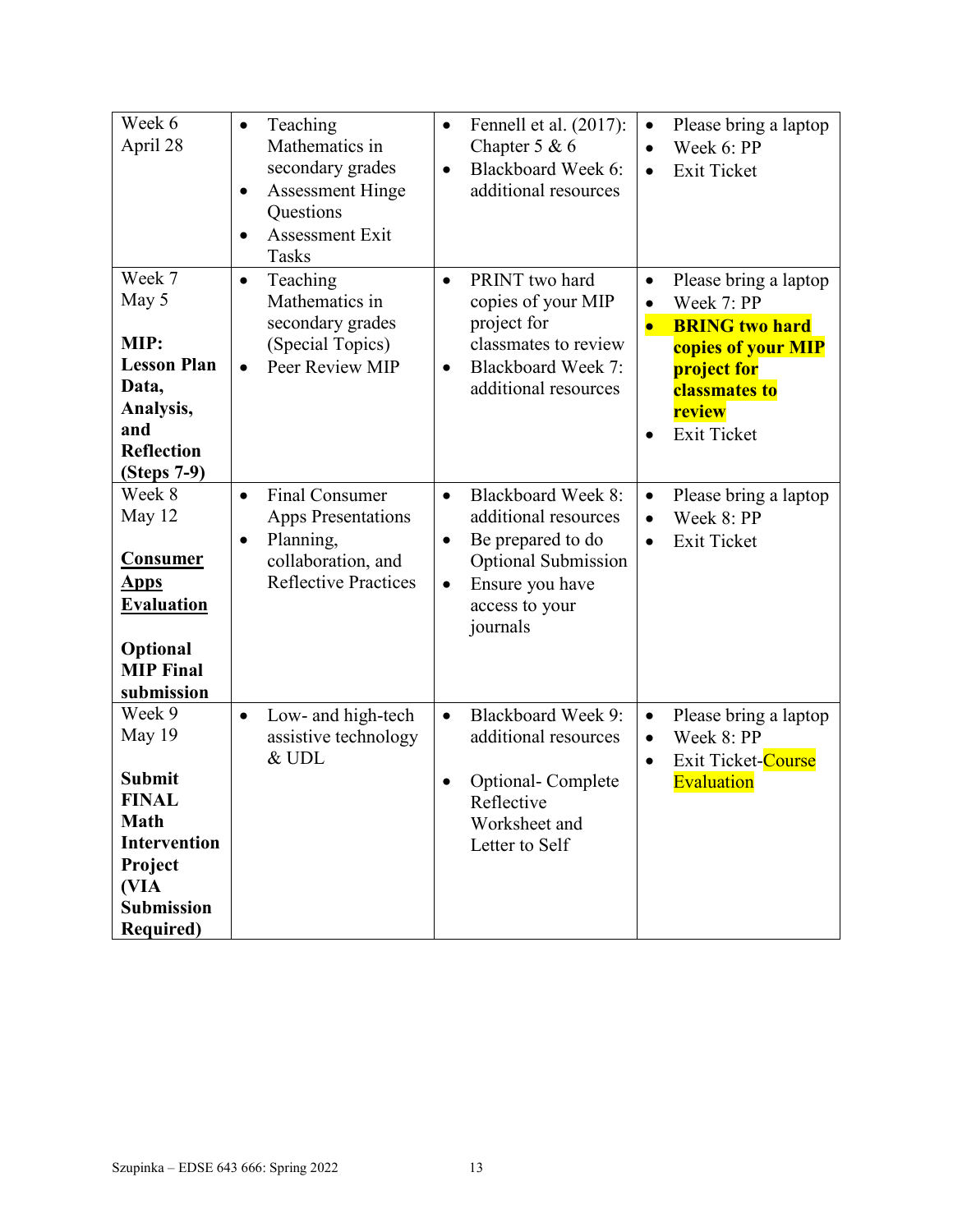#### **EDSE 643 Assignment 1: Performance-Based Assessment Rubric:** *Math Intervention Project 40 pts. Possible + 10pts Possible for Lesson totals 50 pts. Possible*

|                                       | <b>Does Not Meet Standard</b>          | <b>Approaches Standard</b>                  | <b>Meets Standard</b>                   | <b>Exceeds Standard</b>                 |
|---------------------------------------|----------------------------------------|---------------------------------------------|-----------------------------------------|-----------------------------------------|
|                                       | (Little or no evidence)                | (Some evidence)                             | (Clear evidence)                        | (Clear, convincing, and                 |
|                                       |                                        |                                             |                                         | substantial evidence)                   |
|                                       |                                        | $\mathbf{2}$                                | 3                                       | $\boldsymbol{\Lambda}$                  |
| <b>Student Description &amp; Work</b> |                                        |                                             | Includes clear descriptions of the      |                                         |
| Samples representing areas of need    | Writing style is not YET               | Includes clear descriptions of the          | child's grade level, age, gender,       | Includes the child's grade level,       |
|                                       | compatible with professional           | child's grade level, age, gender,           | race, academic ability level, and       | age, gender, race, academic ability     |
| $(Steps 1-3)$                         | standards. (organization,              | race, academic ability level, and           | data on the child's level of            | level, and data on the child's level    |
| Weight 2.0 (8pts)                     | vocabulary, sentence structure,        | data on the child's level of                | understanding about the                 | of understanding about the              |
|                                       | citations, connections).               | understanding about the                     | mathematics concept as well as          | mathematics concept as well as          |
|                                       |                                        | mathematics concept as well as              | performance in other academic,          | performance in other academic,          |
|                                       | One or more descriptions is not        | performance in other academic,              | social, or behavioral areas. One or     | social, or behavioral areas. All        |
|                                       | included and/or has significant        | social, or behavioral areas.                | more-Knowledge of student               | three-Knowledge of student              |
|                                       | opportunities for improvement in       |                                             | (bridge points), accommodations,        | (bridge points), accommodations,        |
|                                       | clarification.                         |                                             | and founts of knowledge are             | and founts of knowledge are clearly     |
|                                       |                                        |                                             | articulated.                            | articulated.                            |
|                                       | <b>Collaborate with Instructor for</b> | <b>Collaborate with Instructor for</b>      |                                         |                                         |
|                                       | <b>REQUIRED</b> resubmission           | <b>OPTIONAL</b> resubmission                |                                         |                                         |
| <b>Collaboration and Evidence:</b>    | Writing style is not YET               |                                             |                                         |                                         |
| Mathematics standard (2),             | compatible with professional           |                                             |                                         |                                         |
| Mathematics evidence-based math       | standards. (organization,              |                                             |                                         | One age-appropriate mathematical        |
| strategy (2), One form of assistive   | vocabulary, sentence structure,        |                                             |                                         | concept is selected and aligned to a    |
| technology (2) to compliment          | citations, connections).               | One age-appropriate mathematical            | One age-appropriate mathematical        | <b>CCSS and/or Virginia SOL AND to</b>  |
| explicit instruction, one distinct    |                                        | concept is selected and aligned to a        | concept is selected and aligned to a    | <b>Local Education Agency (LEA)</b>     |
| lesson that demonstrates all stages   | <b>Mathematics evidence-based</b>      | CCSS and/or Virginia SOL. The               | CCSS and/or Virginia SOL. The           | curriculum documents. The               |
| of strategy are present (2).          | practice is absent or unrelated to     | standard is described in terms of           | standard is described in terms of       | standard is clearly described in        |
|                                       | the standard selected.                 | the concepts that will be taught.           | the concepts that will be taught.       | terms of the concepts that will be      |
| (Stop 4)                              |                                        |                                             |                                         | taught.                                 |
| Weight 2.0 (8pts)                     | <b>Assistive Technology is absent</b>  | <b>Assistive Technology is selected but</b> | <b>Assistive Technology is selected</b> |                                         |
|                                       | and/or unrelated to student need       | no connections are made to bridge           | AND connections are made to             | <b>Assistive Technology is selected</b> |
|                                       | and or the standard being              | student need and/or content and/or          | bridge student need and/or content      | <b>AND EXPLICIT connections are</b>     |
|                                       | addressed.                             | instructional strategy.                     | and/or instructional strategy.          | made to bridge student need,            |
|                                       |                                        |                                             |                                         | content, instructional strategy.        |
|                                       | One or more stages is not included     | <b>Collaborate with Instructor for</b>      |                                         |                                         |
|                                       | and/or has significant opportunities   | <b>OPTIONAL resubmission</b>                |                                         |                                         |
|                                       | for improvement in clarification.      |                                             |                                         |                                         |
|                                       |                                        |                                             |                                         |                                         |
|                                       | <b>Collaborate with Instructor for</b> |                                             |                                         |                                         |
|                                       | <b>REQUIRED</b> resubmission           |                                             |                                         |                                         |
| Lesson                                | Score of 7.0 or less                   | Score 7.0-7.9                               | Score of 8.0-9.3                        | Score of 9.4+                           |
| <b>See lesson Rubric</b>              | <b>Collaborate with Instructor</b>     | <b>Collaborate with Instructor</b>          |                                         |                                         |
| (Step $5 & 6$ )                       | for REQUIRED resubmission              | for OPTIONAL                                |                                         |                                         |
| <b>Weight 1.0 (10 pts)</b>            |                                        | resubmission                                |                                         |                                         |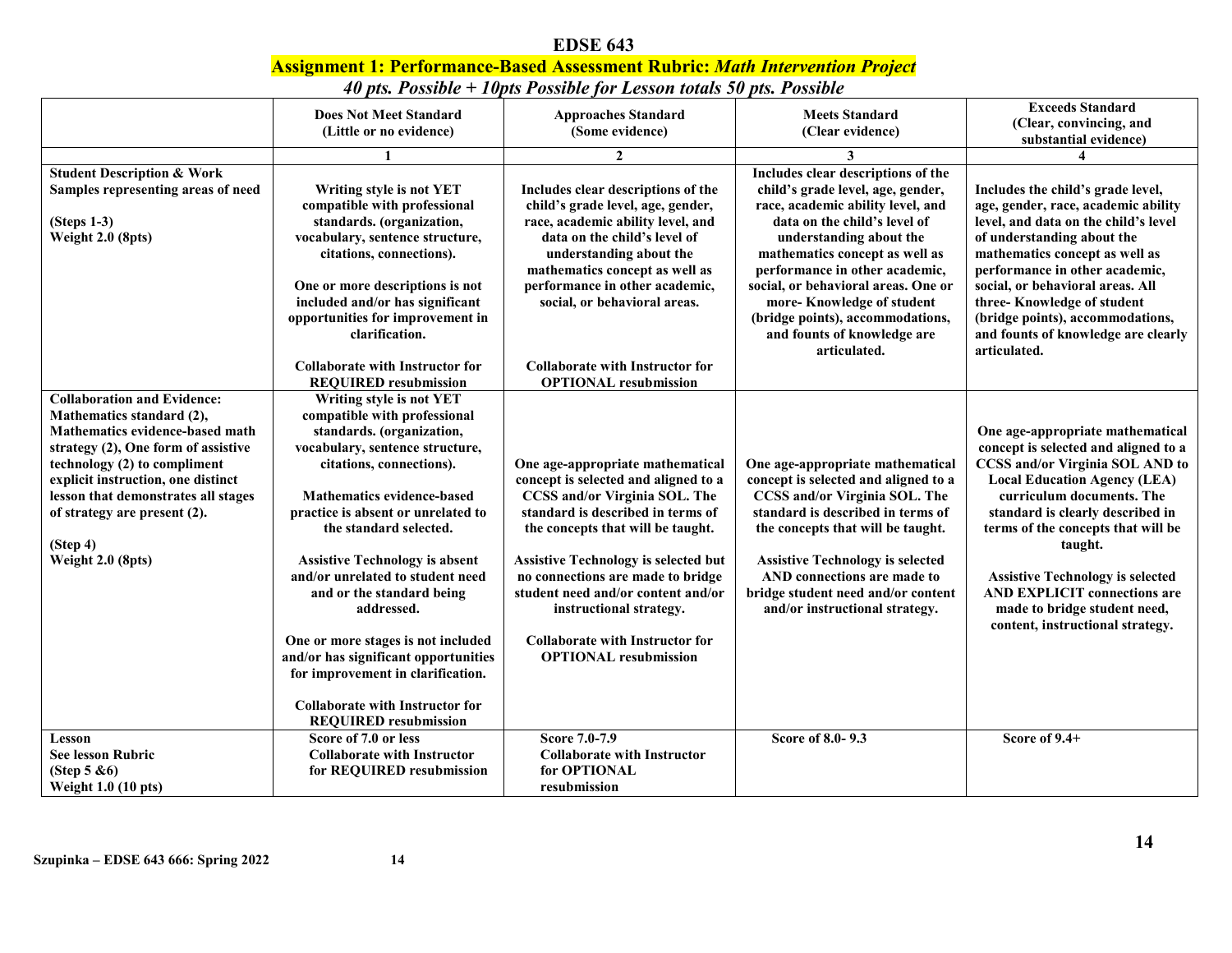| <b>Implement Lesson</b><br>(Stop 7)<br>Weight 2.0 (8pts)                                   | Writing style is not YET<br>compatible with professional<br>standards. (organization,<br>vocabulary, sentence structure,<br>citations, connections).<br><b>AND</b><br>Fewer than the minimum of 5<br>instructional sessions and/or<br>documentation of 5 or fewer<br>intervention work samples<br>related to the mathematics<br>standard are present.<br><b>Collaborate with Instructor for</b><br><b>REQUIRED resubmission</b> | Fewer than the minimum of 5<br>instructional sessions and/or<br>documentation of 5 or fewer<br>intervention work samples<br>related to the mathematics<br>standard are present.<br><b>Collaborate with Instructor for</b><br><b>OPTIONAL</b> resubmission                                                                                                                    | Minimum of 5 instructional<br>sessions and documentation of<br>5 intervention work samples<br>related to the mathematics<br>standard are present.                                                                                                                    | Minimum of 5 instructional<br>sessions and documentation of<br>5 intervention work samples<br>related to the mathematics<br>standard are present AND<br><b>CLEAR</b> connections are made.                                                              |
|--------------------------------------------------------------------------------------------|---------------------------------------------------------------------------------------------------------------------------------------------------------------------------------------------------------------------------------------------------------------------------------------------------------------------------------------------------------------------------------------------------------------------------------|------------------------------------------------------------------------------------------------------------------------------------------------------------------------------------------------------------------------------------------------------------------------------------------------------------------------------------------------------------------------------|----------------------------------------------------------------------------------------------------------------------------------------------------------------------------------------------------------------------------------------------------------------------|---------------------------------------------------------------------------------------------------------------------------------------------------------------------------------------------------------------------------------------------------------|
| <b>Graphic Representation of Student</b><br>Performance<br>(Stop 8)<br>Weight $1.0$ (4pts) | <b>Graphic Representation of</b><br><b>Student Performance is</b><br>absent.                                                                                                                                                                                                                                                                                                                                                    | <b>Graphic Representation of</b><br><b>Student Performance is</b><br>present but may have errors<br>and/or not accurately<br>represent the data collected<br>and/or be mathematically<br>inaccurate.                                                                                                                                                                         | <b>Graphic Representation of</b><br><b>Student Performance is</b><br>present- accurately represent<br>the data collected, is<br>mathematically accurate.                                                                                                             | <b>Graphic Representation of</b><br><b>Student Performance is</b><br>present- accurately represent<br>the data collected, is<br>mathematically accurate,<br>connections to learning are<br>made.                                                        |
| Reflection<br>(Step 9)<br>Weight 2.0 (8pts)                                                | • Does not include reflection, or<br>includes a cursory reflection<br>that may be bulleted<br>• APA-style $(7th$ ed.) is not used                                                                                                                                                                                                                                                                                               | • Includes reflection<br>Does not address all 3 required<br>$\bullet$<br>questions, or may lack detail<br>or thoughtful connections<br>May or may not use course<br>$\bullet$<br>readings to support<br>points/thoughts and/or<br>generally follows APA-style<br>(7 <sup>th</sup> ed.) for headings, citations,<br>and references, but with<br>multiple and recurring errors | • Includes reflection<br>• Addresses the 3 required<br>questions thoroughly and<br>thoughtfully<br>• Uses course readings to<br>support points/thoughts<br>• Follows APA-style $(7th$ ed.) for<br>headings, citations, and<br>references, with a few minor<br>errors | • Includes reflection<br>• Addresses the 3 required<br>questions thoroughly and<br>thoughtfully<br>• Uses course readings to<br>support points/thoughts<br>• Follows APA-style $(7th$ ed.) for<br>headings, citations, and<br>references with no errors |
| <b>Final Collation and Submission</b><br>(Step 10)<br>Weight 1.0 (4pts)                    | Required resubmissions have<br>NOT provided evidence of a<br>minimum of approaching<br>standard in 4 or more<br>categories.<br>Assignment has not been<br>submitted.                                                                                                                                                                                                                                                            | Required resubmissions has<br>NOT provided evidence of<br>approaching standard in 2 or<br>more categories.                                                                                                                                                                                                                                                                   | Required resubmissions has<br>provided evidence of<br>approaching standard in ALL<br>categories.                                                                                                                                                                     | Required resubmissions has<br>provided CLEAR evidence of<br>meeting or exceeding standard<br>in all categories.                                                                                                                                         |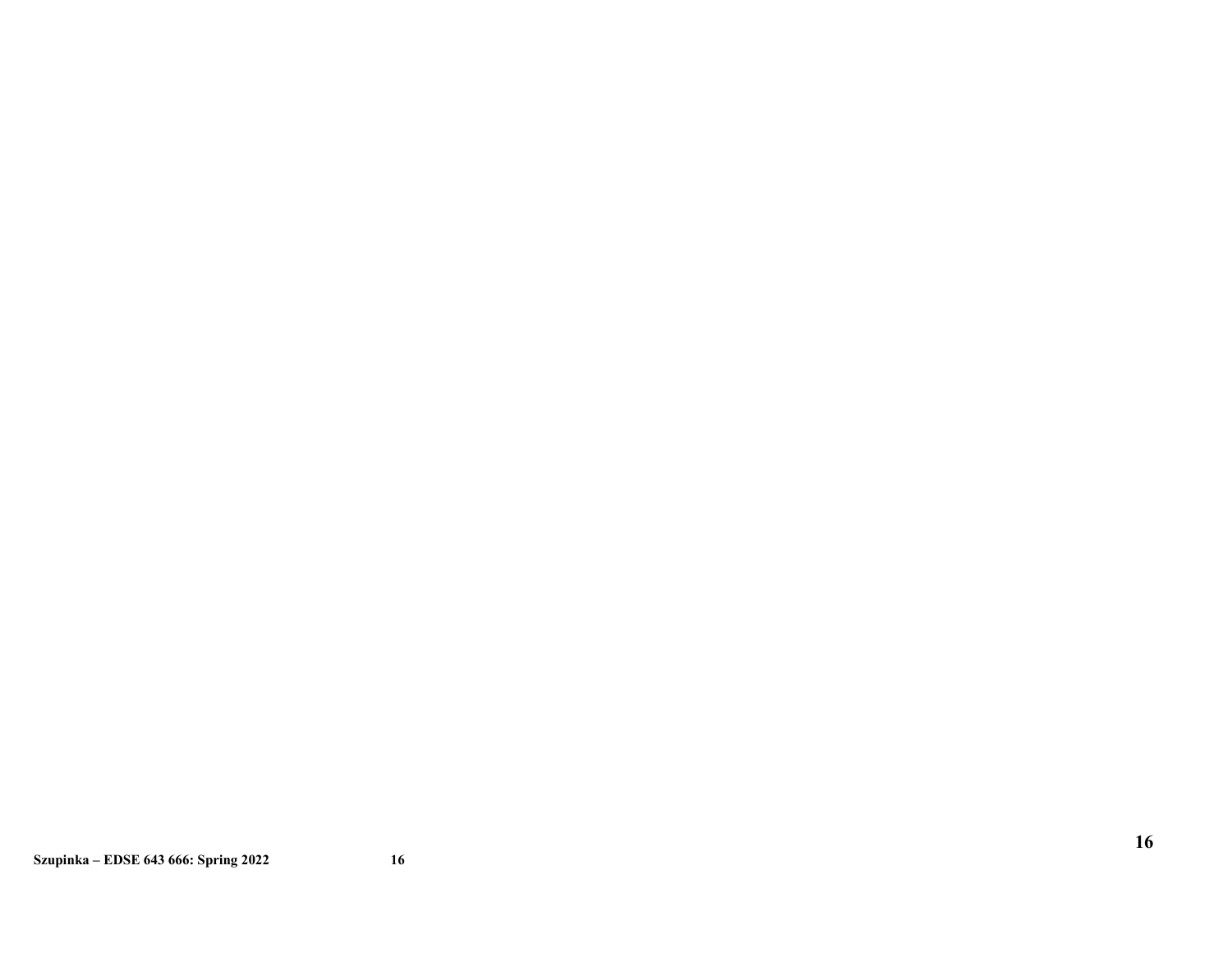# **ED**SE 643 **Lessons Rubric 10 pts Possible toward MIP Grade**

|                                                                                                                       | Does not meet Standard<br>(Little or no evidence)                                                                                                                                                                                                                                                                                                                      | <b>Approaches Standard</b><br>(Some evidence)                                                                                                                                                                                                                                                                                                                                  | <b>Meets Standard</b><br>(Clear evidence)<br>3                                                                                                                                                                                                                                                                                                      | <b>Exceeds Standard</b><br>(Clear, convincing, and<br>substantial evidence)                                                                                                                                                                                                                                                                                                     |
|-----------------------------------------------------------------------------------------------------------------------|------------------------------------------------------------------------------------------------------------------------------------------------------------------------------------------------------------------------------------------------------------------------------------------------------------------------------------------------------------------------|--------------------------------------------------------------------------------------------------------------------------------------------------------------------------------------------------------------------------------------------------------------------------------------------------------------------------------------------------------------------------------|-----------------------------------------------------------------------------------------------------------------------------------------------------------------------------------------------------------------------------------------------------------------------------------------------------------------------------------------------------|---------------------------------------------------------------------------------------------------------------------------------------------------------------------------------------------------------------------------------------------------------------------------------------------------------------------------------------------------------------------------------|
| Lesson<br><b>Components</b><br>(x.5)<br><b>Maximum</b><br>Total: 2 pts                                                | Organization of lesson may not<br>include standard lesson<br>components<br><b>Alignment of learning</b><br>$\bullet$<br>objectives to grade level and/or<br>content standards may not be<br>included<br>May not have a focused,<br>$\bullet$<br>connected, or logical flow<br>May not include materials/<br>$\bullet$<br>handouts used in lesson                       | Organization of lesson may or<br>may not include standard lesson<br>components<br><b>Alignment of learning objectives</b><br>to grade level and/or content<br>standards may or may not be<br>included<br>May or may not have a focused,<br>connected, or logical flow<br>May or may not include<br>materials/handouts used in<br>lesson                                        | Organization of lesson with<br>standard lesson components<br>Alignment of learning objectives<br>$\bullet$<br>to grade level and/or content<br>standards<br>Focused, connected, and/or<br>logical flow<br>Inclusion of materials/handouts<br>used in lesson                                                                                         | <b>Clear organization of lesson</b><br>with standard lesson<br>components<br>• Tight alignment of learning<br>objectives to grade level and/or<br>content standards<br>Focused, connected, and logical<br>flow<br>Inclusion of materials/<br>handouts used in lesson                                                                                                            |
| Classroom &<br><b>Student</b><br><b>Context Used</b><br>in Lesson<br>Design<br>(x1)<br><b>Maximum</b><br>Total: 4 pts | Little or no evidence of pre-<br>$\bullet$<br>assessment data used to direct<br>lesson design<br>Class demographics (e.g.,<br>$\bullet$<br>culturally, and linguistically<br>diverse backgrounds, poverty,<br>twice-exceptionality), may not<br>be addressed in lesson design<br>Little or no use of readiness,<br>interest, and learning profiles in<br>lesson design | Some evidence of pre-assessment<br>$\bullet$<br>data used to direct lesson design<br>Class demographics (e.g.,<br>$\bullet$<br>culturally, and linguistically<br>diverse backgrounds, poverty,<br>twice-exceptionality), somewhat<br>addressed in lesson design<br>Limited use of readiness,<br>interest, and learning profiles in<br>lesson design                            | • Clear evidence of pre-<br>assessment data used to direct<br>lesson design<br>Class demographics (e.g.,<br>$\bullet$<br>culturally, and linguistically<br>diverse backgrounds, poverty,<br>twice-exceptionality),<br>addressed in lesson design<br>Use of readiness, interest, and<br>learning profiles in lesson<br>design                        | • Clear and convincing evidence<br>of pre-assessment data used to<br>direct lesson design<br>Class demographics (e.g.,<br>culturally, and linguistically<br>diverse backgrounds, poverty,<br>twice-exceptionality), explicitly<br>addressed in lesson design<br>Clear use of readiness, interest,<br>and learning profiles in lesson<br>design                                  |
| Use of<br><b>Differentiation</b><br>Components &<br><b>Strategies</b><br>(x1)<br><b>Maximum</b><br>Total: 4 pts       | May not focus on an<br>$\bullet$<br>instructional component for<br>differentiation (content, process,<br>product, affect, learning<br>environment); that component<br>varies from other submitted<br>lesson<br>May or may not utilize a<br>$\bullet$<br>differentiated instructional<br>strategy (e.g., RAFT, tiered<br>activity, etc.)                                | Focus on at least one<br>$\bullet$<br>instructional component for<br>differentiation (content, process,<br>product, affect, learning<br>environment); that component<br>varies from other submitted<br>lesson<br>May utilize a differentiated<br>$\bullet$<br>instructional strategy (e.g.,<br>RAFT, tiered activity, etc.) that<br>may or may not support student<br>learning | Clear focus on at least one<br>$\bullet$<br>instructional component for<br>differentiation (content, process,<br>product, affect, learning<br>environment); that component<br>varies from other submitted<br>lesson<br>Utilizes a differentiated<br>instructional strategy (e.g.,<br>RAFT, tiered activity, etc.) that<br>supports student learning | • Clear and substantial focus on<br>at least one instructional<br>component for differentiation<br>(content, process, product,<br>affect, learning environment);<br>that component varies from<br>other submitted lesson<br>Clearly utilizes a differentiated<br>instructional strategy (e.g.,<br>RAFT, tiered activity, etc.) that<br>effectively supports student<br>learning |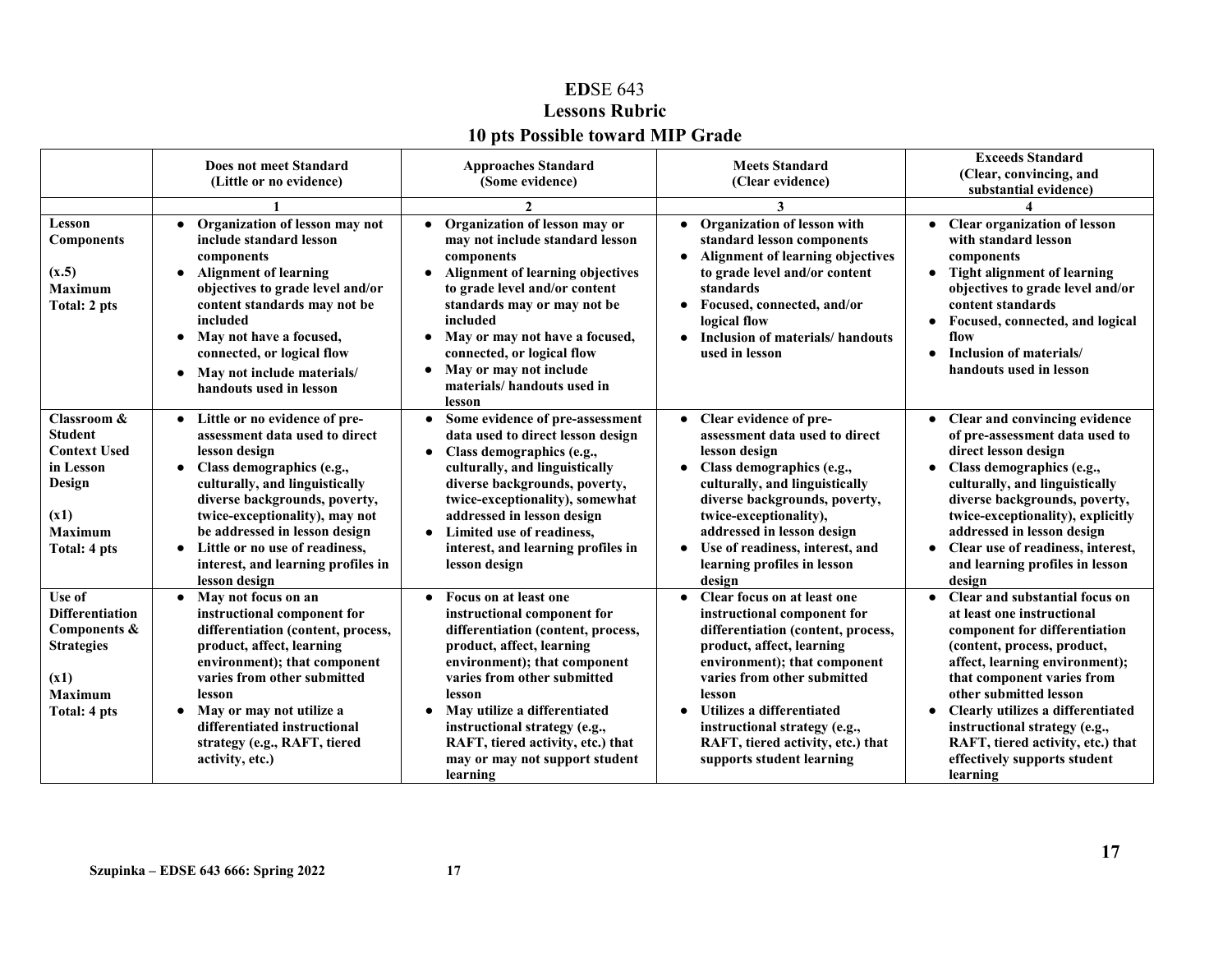# **EDSE 643 666**

#### **Assignment 2: Consumer Apps Evaluation Paper Rubric**

|                                                                                                                          | Does not meet Standard<br>(Little or no evidence)                                                                                                                                                                                                                                                                                                                       | <b>Approaches Standard</b><br>(Some evidence)                                                                                                                                                                                                                                                                                                 | <b>Meets Standard</b><br>(Clear evidence)                                                                                                                                                                                                                                                                                               | <b>Exceeds Standard</b><br>(Clear, convincing, and<br>substantial evidence)                                                                                                                                                                                                                                                    |
|--------------------------------------------------------------------------------------------------------------------------|-------------------------------------------------------------------------------------------------------------------------------------------------------------------------------------------------------------------------------------------------------------------------------------------------------------------------------------------------------------------------|-----------------------------------------------------------------------------------------------------------------------------------------------------------------------------------------------------------------------------------------------------------------------------------------------------------------------------------------------|-----------------------------------------------------------------------------------------------------------------------------------------------------------------------------------------------------------------------------------------------------------------------------------------------------------------------------------------|--------------------------------------------------------------------------------------------------------------------------------------------------------------------------------------------------------------------------------------------------------------------------------------------------------------------------------|
|                                                                                                                          |                                                                                                                                                                                                                                                                                                                                                                         | 2                                                                                                                                                                                                                                                                                                                                             | 3                                                                                                                                                                                                                                                                                                                                       |                                                                                                                                                                                                                                                                                                                                |
| <b>Discussion</b><br>(x1)<br><b>Maximum</b><br>Total: 4 pts                                                              | Response to the prompt<br>$\bullet$<br>identifies two or fewer<br>principle points and/or relies<br>heavily on connections to<br>personal/educational<br>contexts, rather than course<br>readings or gifted education<br>literature.<br>May not use critical lens to<br>understand, evaluate, and/or<br>reflect upon information<br>presented through course<br>content | Response to the prompt<br>identifies two to three<br>principle points and<br>includes connections to:<br>course readings or<br>literature in gifted<br>education and<br>personal/educational<br>contexts.<br>Attempts to use critical lens<br>to understand, evaluate,<br>and reflect upon<br>information presented<br>through course content | • Response to the prompt<br>identifies three to four<br>principle points and<br>includes connections to:<br>course readings or<br>literature in gifted<br>education and<br>personal/educational<br>contexts.<br>• Uses critical lens to<br>understand, evaluate, and<br>reflect upon information<br>presented through course<br>content | Response to the prompt<br>identifies three to four<br>principle points and<br>includes connections to:<br>course readings, literature<br>in gifted education and<br>personal/educational<br>contexts.<br>Uses critical lens to<br>understand, evaluate, and<br>reflect upon information<br>presented through course<br>content |
| <b>Reflection</b><br>on the<br><b>Readings</b><br>(x1)<br><b>Maximum</b><br>Total: 4 pts                                 | May not discuss how these<br>readings apply to your<br>professional context in gifted<br>education<br>May not address how these<br>course readings advance<br>thinking and/or the field                                                                                                                                                                                 | May discuss how these<br>$\bullet$<br>readings apply to your<br>professional context in<br>gifted education<br><b>Explains how these course</b><br>readings have served to<br>either advance your<br>thinking or the field                                                                                                                    | • Discusses how these<br>readings apply to your<br>professional context in<br>gifted education<br><b>Explains how these course</b><br>readings have served to<br>advance your thinking and<br>the field                                                                                                                                 | <b>Elaborates on how these</b><br>readings apply to your<br>professional context in<br>gifted education<br><b>Explains how these course</b><br>readings have served to<br>advance your thinking and<br>the field                                                                                                               |
| Connection<br>s to Course<br>Content &<br>the<br><b>Broader</b><br>Literature<br>(x.5)<br><b>Maximum</b><br>Total: 2 pts | Includes one reference from<br>either EDSE 643 readings or<br>from outside the scope of the<br>course<br>Reference selected is weakly<br>connected to reflection<br>prompt<br>• APA-style $(7th$ ed.) used<br>inconsistently or not at all                                                                                                                              | Includes one reference<br>from EDSE 643 readings,<br>as well as one reading<br>outside the scope of the<br>course<br>References selected are<br>mostly connected to<br>reflection prompt<br>APA-style $(7th$ ed.) used<br>inconsistently throughout                                                                                           | Includes two references<br>$\bullet$<br>from EDSE 643 readings,<br>as well as two readings<br>outside the scope of the<br>course<br>References selected are<br>connected to reflection<br>prompt<br>• APA-style $(7th$ ed.) used<br>consistently throughout                                                                             | Includes a representation of<br>at least two references from<br>EDSE 643 readings, as well<br>as at least three readings<br>outside the scope of the<br>course<br>References selected are<br>meaningful and explicitly<br>connected to reflection<br>prompt<br>• APA-style $(7th$ ed.) used                                    |

# **20 pts. Possible (Double Earned Total)**

**Szupinka – EDSE 643 666: Spring 2022 18**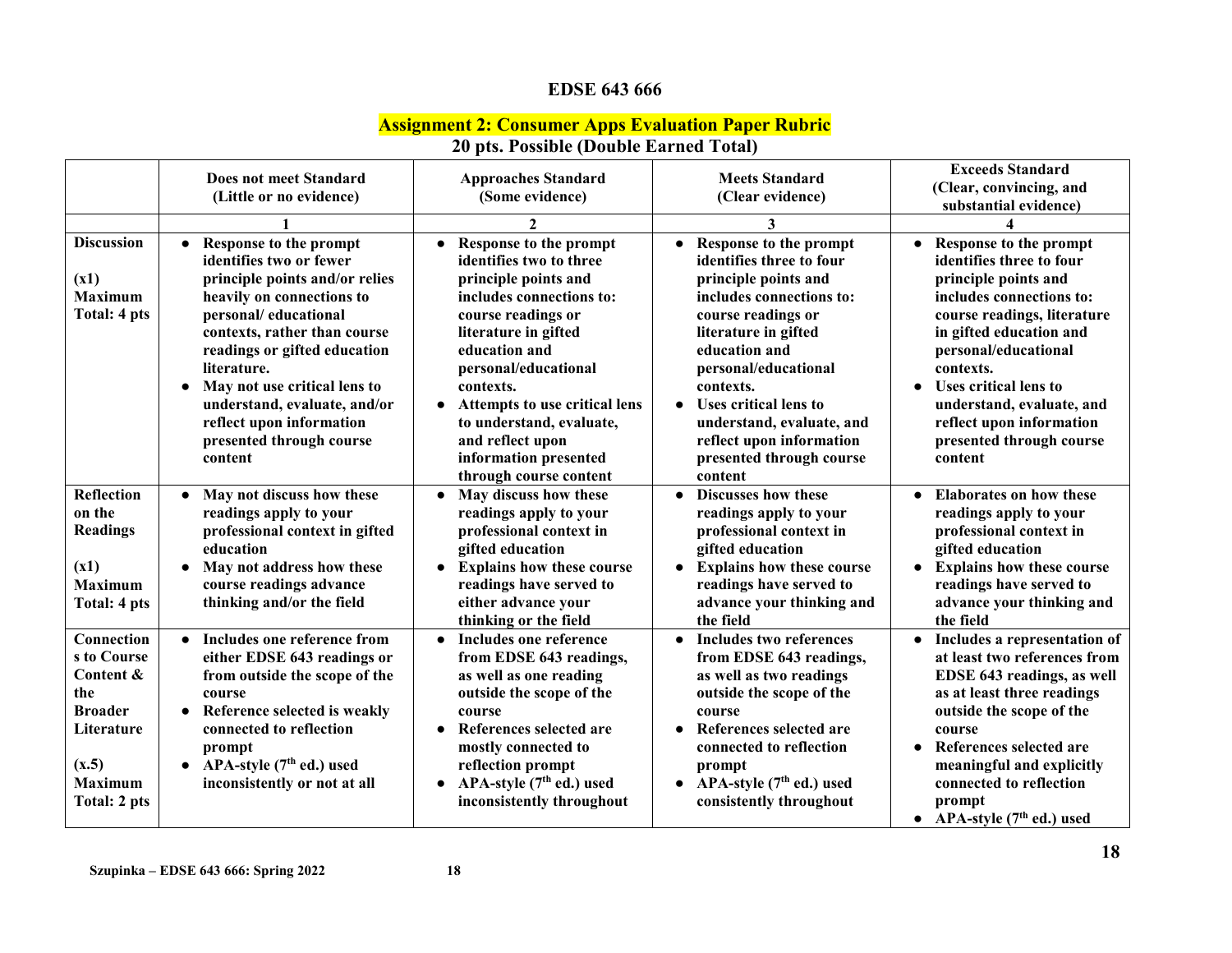|  |  | ear<br>᠁<br>$\cdots$<br>m |
|--|--|---------------------------|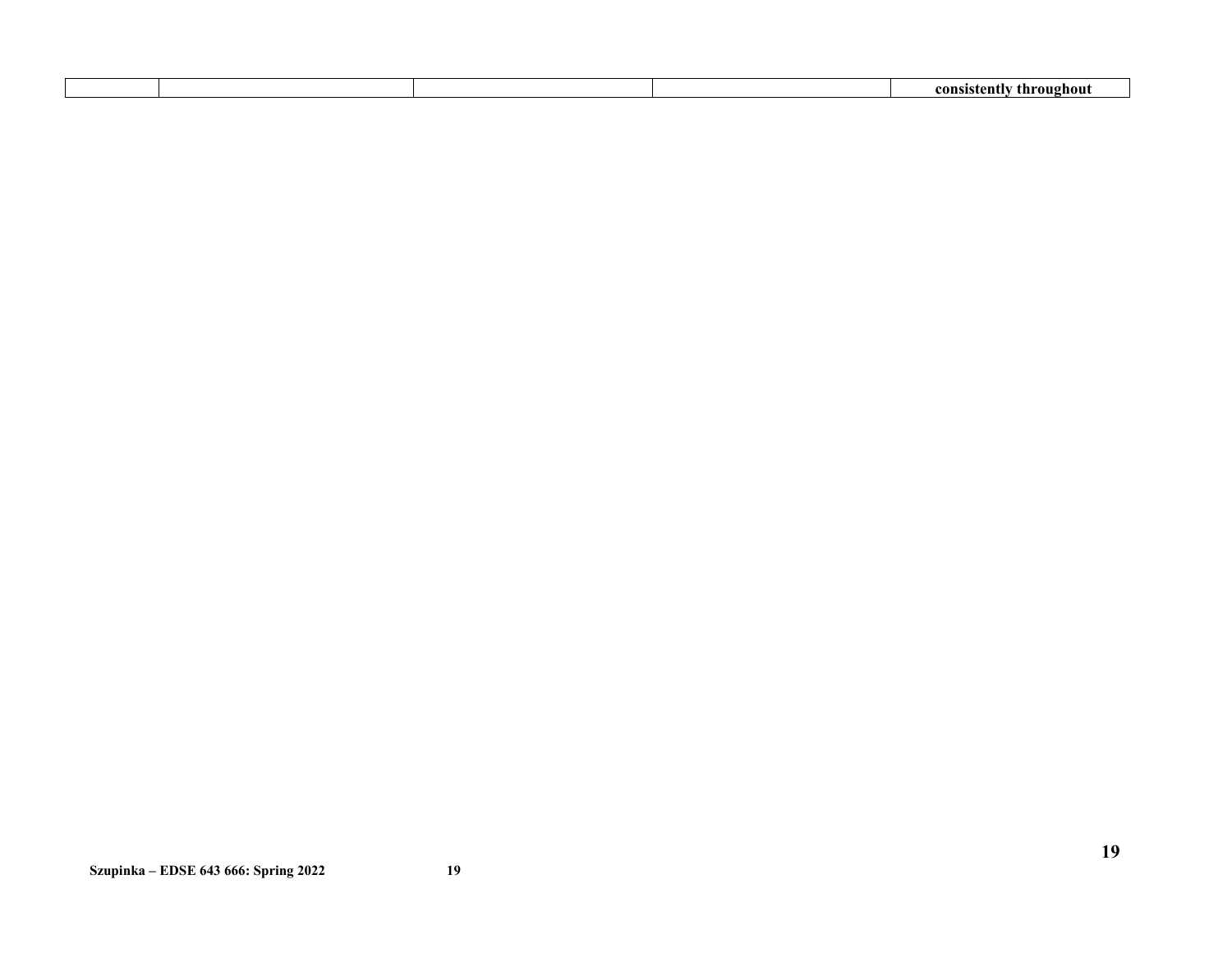# **EDSE 643 666**

# **Assignment 3: Learning Tasks, Attendance, and Participation Rubric**

**20 pts. Possible**

|                                                                                           | <b>Does not meet Standard</b><br>(Little or no evidence)                                                                                                                                                                                  | <b>Approaches Standard</b><br>(Some evidence)                                                                                                                                                                                                          | <b>Meets Standard</b><br>(Clear evidence)                                                                                                                                                                                                   | <b>Exceeds Standard</b><br>(Clear, convincing, and<br>substantial evidence)                                                                                                                                                                        |
|-------------------------------------------------------------------------------------------|-------------------------------------------------------------------------------------------------------------------------------------------------------------------------------------------------------------------------------------------|--------------------------------------------------------------------------------------------------------------------------------------------------------------------------------------------------------------------------------------------------------|---------------------------------------------------------------------------------------------------------------------------------------------------------------------------------------------------------------------------------------------|----------------------------------------------------------------------------------------------------------------------------------------------------------------------------------------------------------------------------------------------------|
| <b>Overall Participation</b><br>(x4)<br><b>Maximum Total: 16 pts</b>                      | • Very few tasks are<br>completed on time<br><b>AND/OR completed</b><br>tasks do not<br>demonstrate<br>thoughtful<br>consideration of the<br>content<br>$\bullet$ Collaborate<br>sessions, if<br>scheduled, may not<br>have been attended | $\overline{2}$<br>• Some tasks for the<br>week are completed<br>on time AND/OR<br>demonstrate<br>thoughtfulness<br>• Collaborate<br>sessions, if<br>scheduled, were<br>attended and<br>student was<br>somewhat engaged<br>with peers and<br>instructor | 3<br>• Most tasks for the<br>week are completed<br>on time and<br>demonstrate<br>thoughtfulness<br>• Collaborate<br>sessions, if<br>scheduled, were<br>attended and<br>student was often<br>engaged with peers<br>and instructor            | • All tasks for the<br>week are completed<br>on time and<br>demonstrate<br>thoughtfulness<br>Collaborate<br>sessions, if<br>scheduled, were<br>attended and<br>student was<br>consistently and<br>actively engaged<br>with peers and<br>instructor |
| <b>Critical Friends Group</b><br><b>Engagement</b><br>(x1)<br><b>Maximum Total: 4 pts</b> | • Rarely participates<br>in critical friend(s)<br>group work<br>• Feedback may not<br>be meaningful,<br>detailed, and/or<br>constructive                                                                                                  | <b>Sometimes</b><br>$\bullet$<br>participates in<br>critical friend(s)<br>group work.<br>• Feedback is not<br>always meaningful,<br>detailed, and/or<br>constructive.                                                                                  | • Often participates in<br>critical friend(s)<br>group work and<br>provides<br>meaningful, detailed,<br>and constructive<br>feedback, OR<br>• Consistently<br>participates in<br>critical friend(s)<br>group, but feedback<br>is not always | <b>Consistently</b><br>$\bullet$<br>participates in<br>critical friend(s)<br>group work.<br>• Meaningful, timely,<br>detailed, &<br>constructive<br>feedback provided<br>to peer(s) in critical<br>friend(s) group.                                |